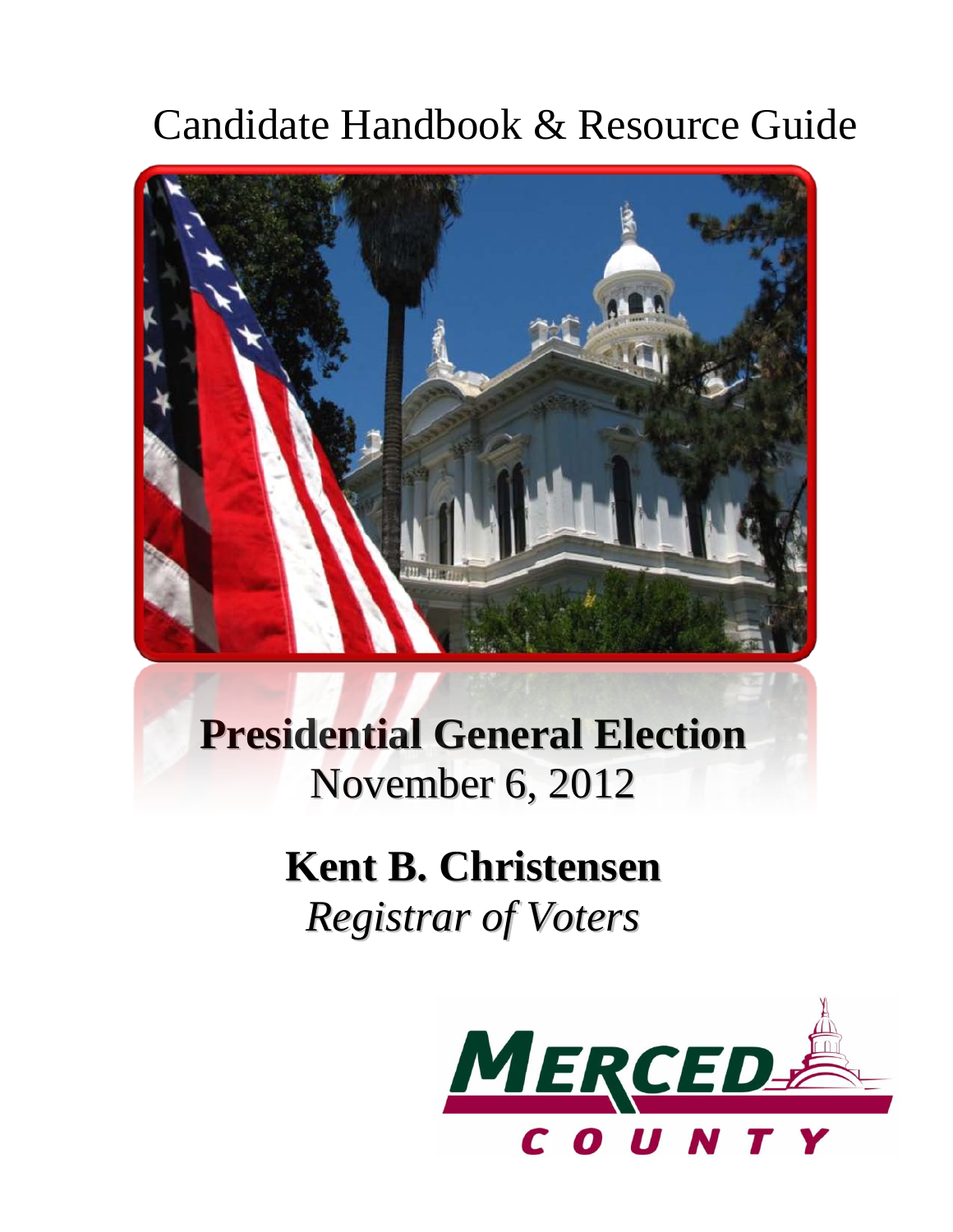

## **TABLE OF CONTENTS**

| <b>NOTICE TO CANDIDATES</b>                                          | 1                       |
|----------------------------------------------------------------------|-------------------------|
| <b>CONTACT INFORMATION</b>                                           | $\overline{2}$          |
| <b>QUALIFICATIONS FOR ELECTED OFFICIALS</b>                          | 3                       |
| <b>NOMINATION DOCUMENTS &amp; FILING PROCEDURES</b>                  | $\overline{\mathbf{4}}$ |
| <b>BALLOT DESIGNATION GUIDELINES</b>                                 | $5 - 7$                 |
| <b>FAIR CAMPAIGN PRACTICES</b>                                       | 8                       |
| <b>CANDIDATE STATEMENT QUALIFICATIONS</b>                            | $9 - 10$                |
| <b>WORD COUNT STANDARD</b>                                           | 11                      |
| <b>ELECTION CALENDAR</b>                                             | $12 - 14$               |
| <b>FREQUENTLY ASKED QUESTIONS</b>                                    | 15                      |
| <b>CAMPAIGN DISCLOSURE INFORMATION</b>                               | $16 - 17$               |
| <b>VOTE BY MAIL INFORMATION</b>                                      | 18                      |
| <b>DEFINITION MASS MAILING</b>                                       | 19                      |
| POLITICAL ADVERTISMENT REQUIRMENTS<br><b>&amp; SIMULATED BALLOTS</b> | 20                      |
| <b>OUTDOOR ADVERTISING</b>                                           | 21                      |
| <b>ELECTIONEERING</b>                                                | 22                      |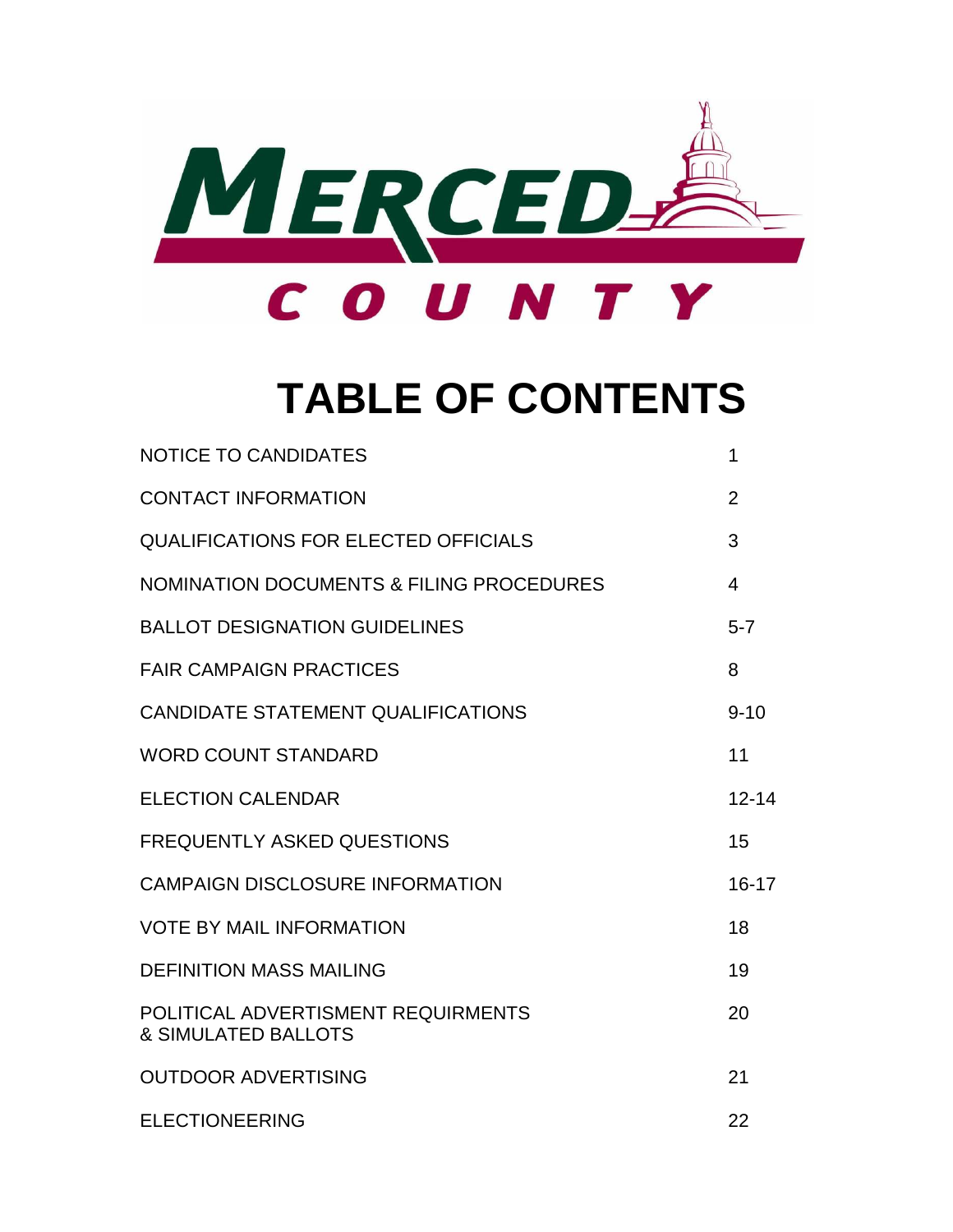

This Candidate Handbook & Resource Guide is provided to assist you in your candidacy. It includes a calendar of events and summary of provisions and filing requirements. It is not intended to provide legal advice and is for general guidance only.

Please note that it is not within the purview of this office to determine whether a candidate meets the requirements for holding office. Individuals with questions concerning their own or other candidate's qualifications, or other related matters should seek legal counsel.

Candidates and others using this Handbook & Resource Guide must bear full responsibility to make their own determinations as to all legal standards.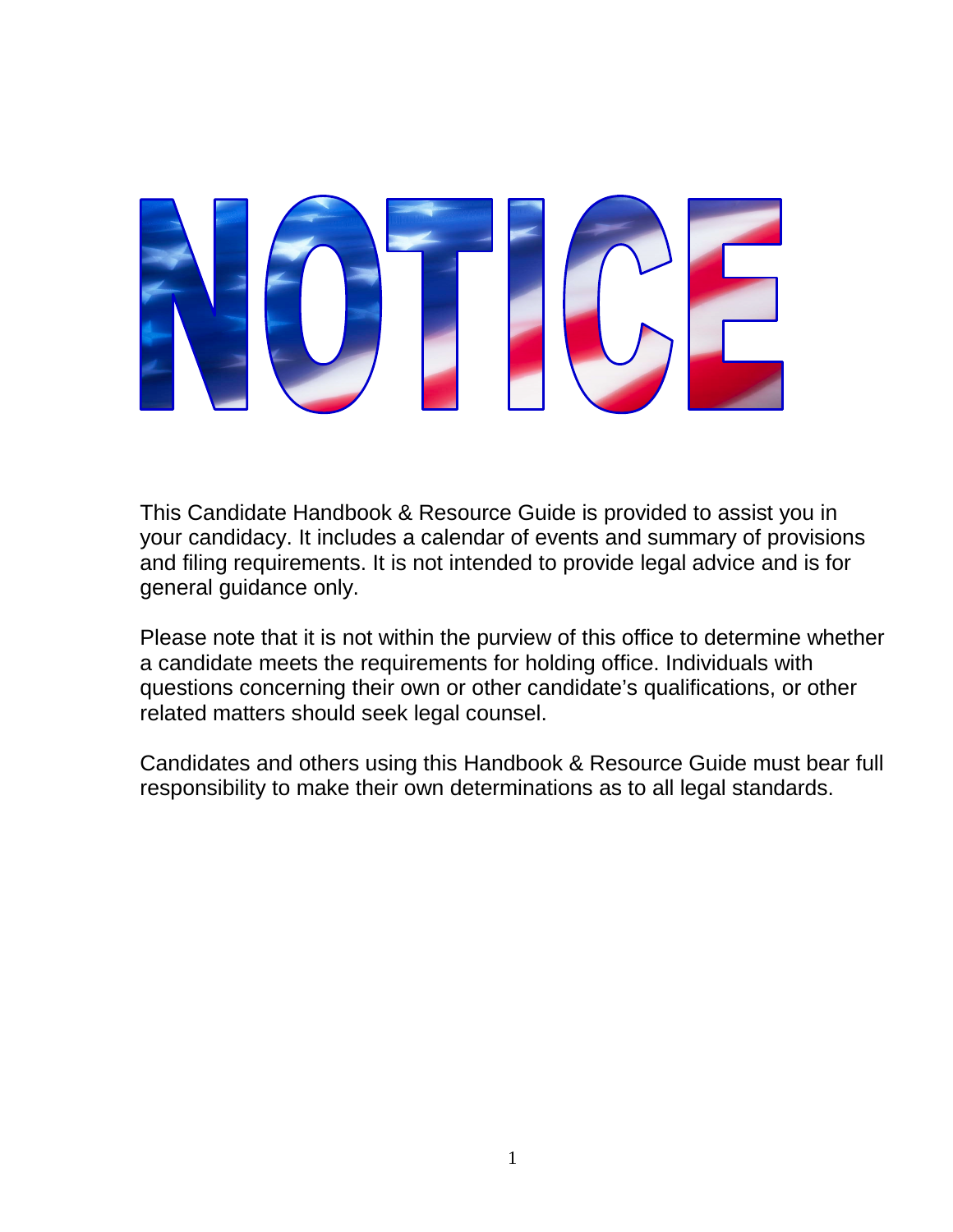## **CONTACT INFORMATION FOR CANDIDATES AND COMMITTEES**

FILING OFFICER FOR DISCLOSURES:

MERCED COUNTY *REGISTRAR OF VOTERS* 2222 M ST, ROOM 14 MERCED, CA 95340 209-385-7541 209-385-7387-FAX [www.mercedelections.org](http://www.mercedelections.org/)

FILING OFFICER FOR DISCLOSURES FOR **CITY CANDIDATES**:

CITY OF ATWATER CITY OF DOS PALOS 209-357-6300 209-392-2174 [www.atwater.org](http://www.atwater.org/)

CITY OF GUSTINE CITY OF LIVINGSTON  $3525^{\text{TH}}$  ST 1416 C ST 209-854-6471<br>209-854-2840-FAX

CITY OF LOS BANOS 520 J ST LOS BANOS, CA 93635 209-827-7000 209-827-7006-FAX [www.losbanos.org](http://www.losbanos.org/)

OTHER RESOURCES:

SECRETARY OF STATE 1500 11<sup>TH</sup> ST,  $5^{TH}$  FLOOR SACRAMENTO, CA 95814 916-657-2166 916-653-3214-FAX 916-651-6460 CANDIDATES & ELECTIONS FAX [www.sos.ca.gov](http://www.sos.ca.gov/)

FAIR POLITICAL PRACTICES COMMISSION 428 J ST, SUITE 620 SACRAMENTO, CA 95814 866-275-3772 916-322-6440-FAX [www.fppc.ca.gov](http://www.fppc.ca.gov/)

LINK TO CALIFORNIA CODES http:// www.leginfo.ca.gov/calaw.html

2174 BLOSSOM ST ATWATER, CA 95301 DOS PALOS, CA 93620 209-357-6302-FAX 209-392-2801- FAX

GUSTINE, CA 95322 LIVINGSTON, CA 95334<br>209-854-6471 209-394-8041 209-854-2840-FAX 209-394-4190-FAX [www.cityofgustine.com](http://www.cityofgustine.com/) [www.livingstoncity.com](http://www.livingstoncity.com/)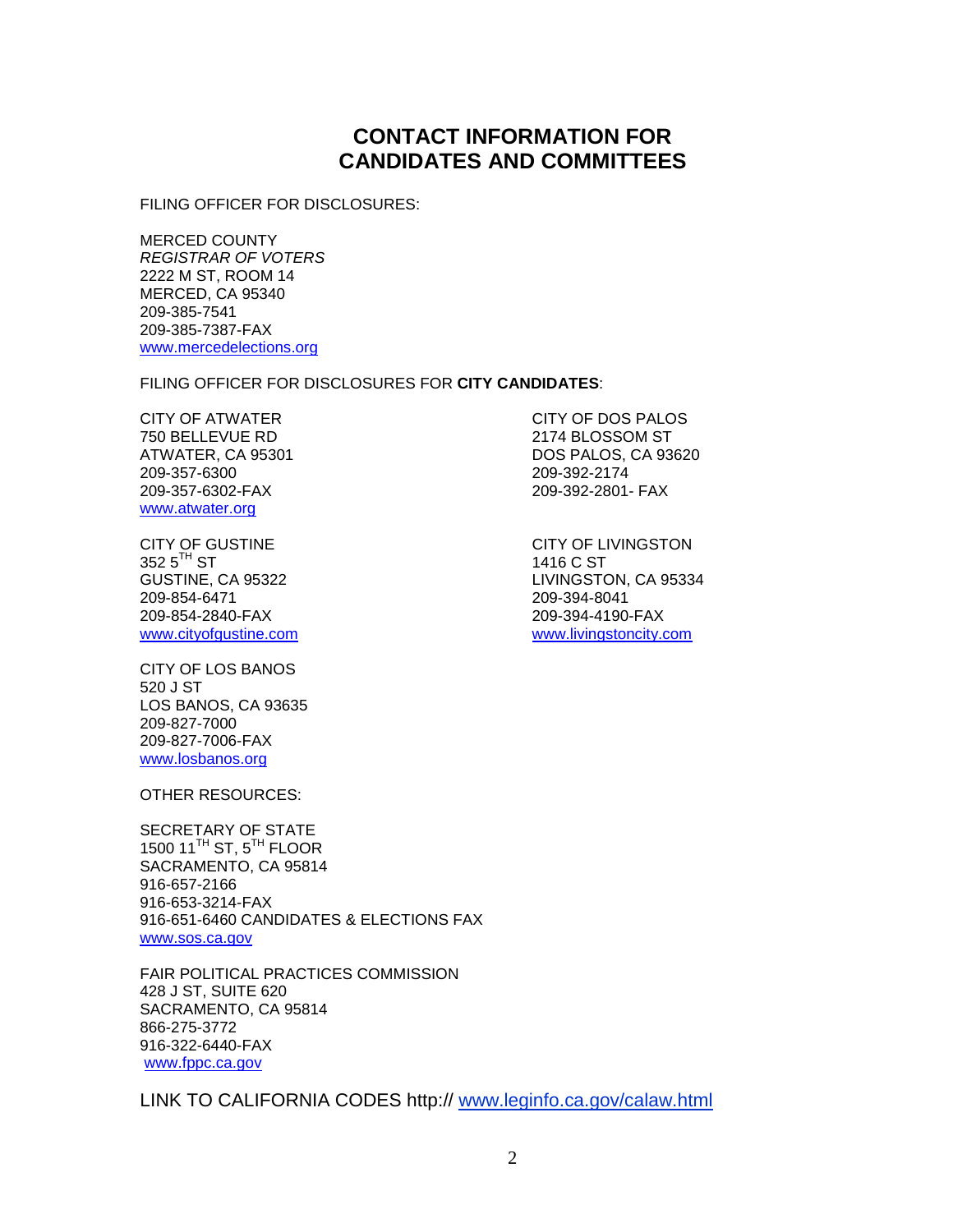## **QUALIFICATIONS FOR ELECTED OFFICIALS**

Unless otherwise specifically provided, no person is eligible to be elected or appointed to an elective office unless that person is a registered voter and otherwise qualified to vote for that office at the time that nomination papers are issued to the person or at the time of the person's appointment. Election Code §201

**SCHOOL DISTRICT GOVERNING BOARD MEMBER:** Any person, regardless of sex, who is 18 years of age or older, a citizen of the state, a resident of the school district, a registered voter, and who is not disqualified by the Constitution or laws of the state from holding a civil office, is eligible to be elected or appointed as a member of a governing board of a school district without further qualifications. An employee of a school district may not be sworn into office as an elected or appointed member of that school district's governing board unless and until he or she resigns as an employee. If the employee does not resign, the employment will automatically terminate upon being sworn into office. Education code §§35107

**COUNTY BOARD OF EDUCATION GOVERNING MEMBERS**: Any registered voter is eligible to be a member of the county board of education except the county superintendent of schools, any member of his staff, or any employee of a school district. Each member of the board shall be an elector of the trustee area which he represents and shall be elected by the electors of the trustee area. Education Code: §§1000. 1006

**SPECIAL DISTRICT BOARD MEMBER:** A candidate must be a resident and qualified elector of the district. For additional requirements consult the specific code or enabling legislation that regulates the district. California Codes can be accessed at [www.leginfo.ca.gov/calaw.html.](http://www.leginfor.ca.gov/calaw.html)

**CITY OFFICES:** "A person is not eligible to hold office as councilmember, mayor, city clerk or city treasurer unless he or she is at the time of assuming the office an elector of the city and was a registered voter of the city at the time nomination papers are issued to the candidate as proved for in Section 10227 of the Election Code." Government Code §36502 (a)

#### **HOLDING TWO OFFICES – ALL OFFICES**

See Government Code Section 1099 which contains the provisions prohibiting the holding of incompatible, multiple offices.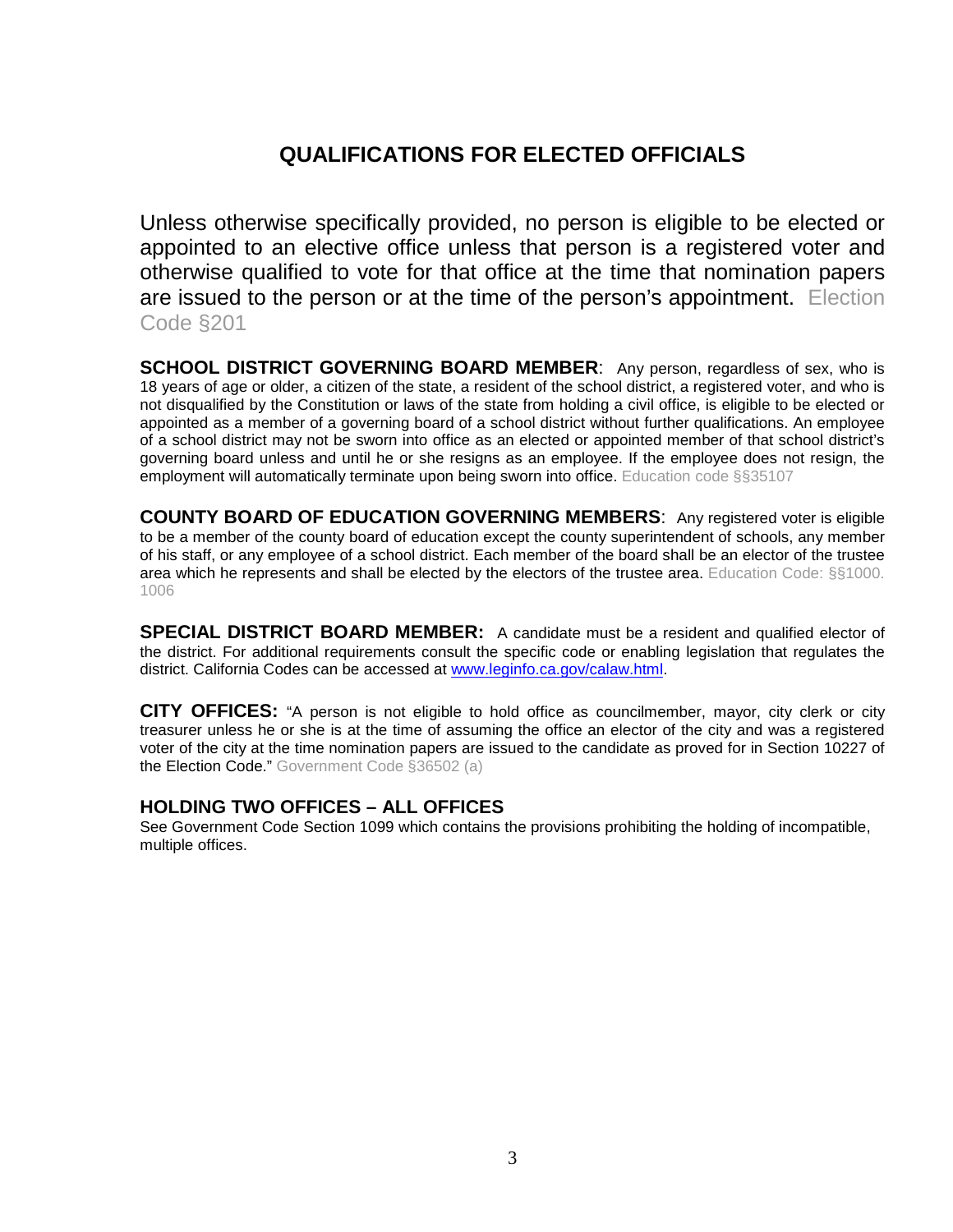## **NOMINATION DOCUMENTS & FILING PROCEDURES**

#### **WHEN AND WHERE FORMS ARE AVAILABLE**

"Any qualified voter in the city or district may sign as many nomination papers as there are positions to be elected. Candidates shall file their nomination papers with the county elections official of the county, not more than 113 nor less than 88 days before the day of election."

All forms required for nomination and election to all congressional, state, and county offices, shall be furnished by the county elections official.

The forms shall be distributed to all candidates applying for them. The county elections official shall not require a candidate to sign, file or sign and file a declaration of candidacy as a condition of receiving nomination papers.

#### Elections Code § 8020, 8041, 8069 and 8101

**Notwithstanding Elections Code § 8020** or any other provision of the law, if nomination documents for an incumbent officer of a county are not delivered by 5 p.m. on the  $88<sup>th</sup>$  day before the election, any person other than the person who was the incumbent on the  $88<sup>th</sup>$  day shall have until 5 p.m. on the  $83<sup>rd</sup>$  day before the election to file nomination documents for the elective office.

**Filing Fees and Signatures-In-Lieu of Filing Fees §8104 (b)** A filing fee of one percent of the annual salary of the office shall be paid to the elections official by each candidate for a judicial office or a county office. The filing fee shall be calculated on the basis of the annual salary for the office on the first day to circulate petitions to gather signatures in lieu of filing fees.

§8105 (a) The filing fees for all candidates shall be paid at the time the candidates obtain their nomination forms from the county elections official. The elections official shall not accept any papers unless the fees are paid at the time, or unless satisfactory evidence is given that the fee has been paid in another county. The elections official transmits the fees to the Secretary of State along with the declarations of candidacy for filing. All filing fees received by the Secretary of State and county elections officials are nonrefundable. (b) The filing fees for candidates required to file declarations of intention pursuant to Section 8023 shall be paid at the time the declarations are filed with the county elections official.

§8106. (a) Notwithstanding any other provision of this article, a candidate may submit a petition containing signatures of registered voters in lieu of a filing fee as follows:

- 1. For the office of California State Assembly, 1,500 signatures.
- 2. For the office of California State Senate and the United States House of Representatives, 3,000 signatures.
- 3. For candidates running for statewide office, 10,000 signatures.
- 4. For all other offices for which a filing fee is required, if the number of registered voters in the district in which he or she seeks nomination is 2,000 or more, a candidate may submit a petition containing four signatures of registered voters for each dollar of the filing fee, or 10 percent of the total of registered voters in

the district in which he or she seeks nomination, whichever is less.

#### **Note: Signatures-In-Lieu of filing fees may be used as nomination signatures. Nomination signatures may not be used as Signatures-in-Lieu signatures.**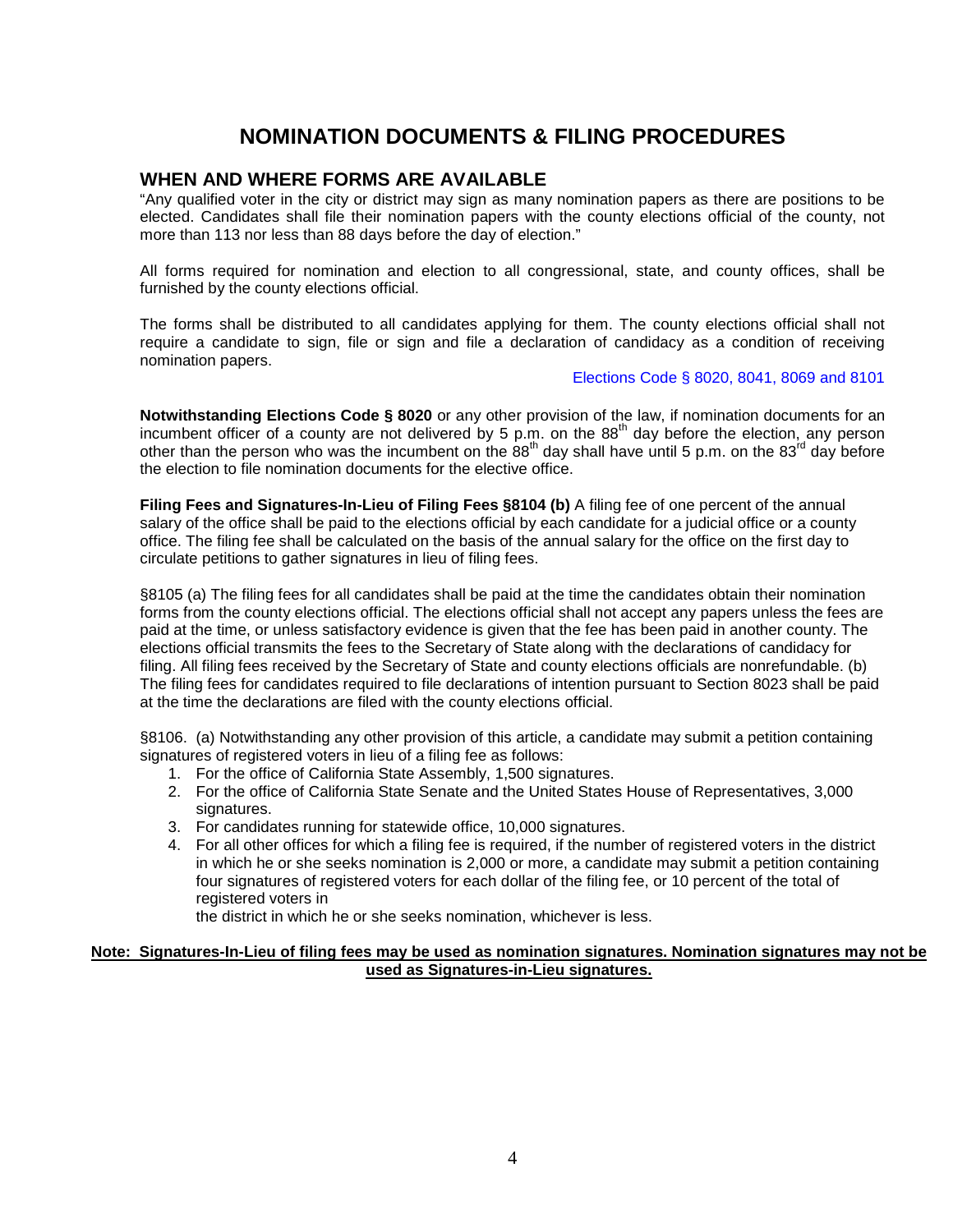## **BALLOT DESIGNATION GUIDELINES E.C. 13107**

**SELECTING YOUR BALLOT DESIGNATION -**The ballot designation describes the current

profession,vocation, occupation or incumbency status of the candidate that will appear on the ballot under the candidate's name.

Ballot designations:

1) The listing of a designation on the ballot is OPTIONAL

2) Becomes public record once the information is filed on the Declaration of Candidacy.

3) Ballot designations **cannot be changed after the final date to file nomination documents**. E.C. 13107 (d)

Only one of the following categories is allowed:

1) **Elective Office Title:** Words describing an elective office title may be used **IF** the candidate holds the office at the time nomination documents are filed and the office was filled by a vote of the people.

**Example A: Governing Board Member Example B:** Board member, XYZ School District

2) **Incumbent:** The word **Incumbent** may be used **IF** the candidate is seeking re-election to the same office and was elected to that office by a vote of the people or was appointed as a nominated candidate in lieu of an election.

3) **Appointed Incumbent:** The words **Appointed Incumbent** must be used **IF** the candidate was appointed to the office and is seeking election to that office. The word Appointed may also be used with the office title.

**Example A: Appointed Incumbent** 

**Example B:** Appointed Board member, XYZ School District **Exception:** Candidates appointed to office in lieu of an election **do not** have to use the word appointed.

4) **Principal Occupation:** No more than **three words** to either describe the current principal profession, vocation, or occupation of the candidate **or** the principal professions, vocations, or occupations of the candidate during the calendar year immediately preceding the filing of nomination documents. E.C. 13107 (3)

> **Example A:** High School Teacher **Example B:** Attorney/Educator/Rancher **Example C:** CEO/Councilmember

5) **Community Volunteer:** A Community Volunteer shall constitute a valid principal vocation or occupation subject to the following conditions:

a) A candidate's community volunteer activities constitute his or her principal profession, vocation or occupation.

b) A candidate may not use the designation of "community volunteer" in combination with any other principal profession, vocation or occupation.

c) A candidate is not engaged concurrently in another principal profession, vocation or occupation.

6) **No Occupation Desired:** If no ballot designation is requested, write the word "NONE" and place your initials in the space provided for ballot designation on the Declaration of Candidacy form. The space provided for your ballot designation on the official ballot, will be blank.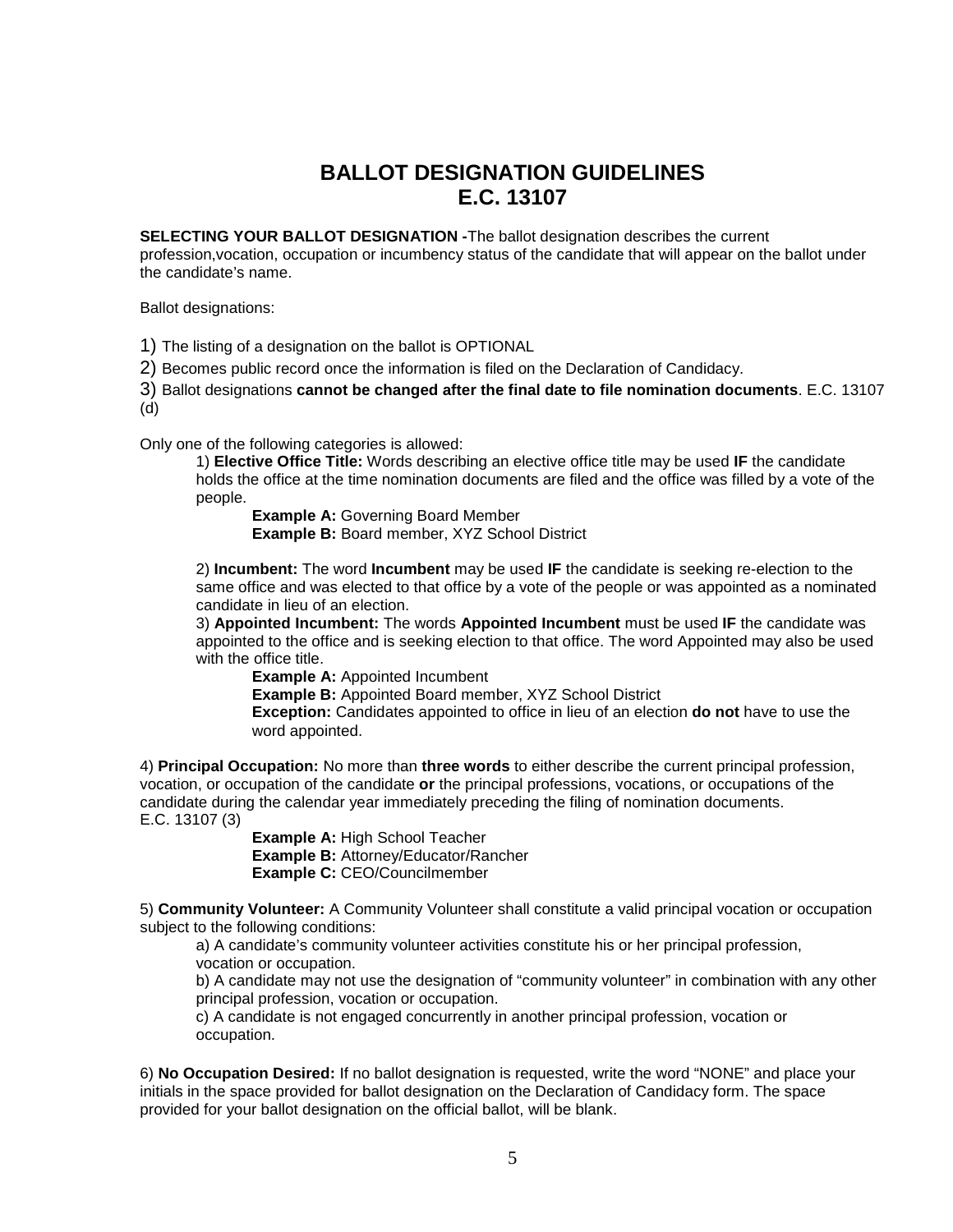**FORMAT OF BALLOT DESIGNATION –** Ballot designations selected which exceed space allotted on the ballot (approximately 60 characters) are printed in a smaller typeface pursuant to E.C. 13107 ( f )

**Restrictions:** The rules governing ballot designations can be the subject of confusion. The California Secretary of State's ballot designation regulations are available upon request.

**BALLOT DESIGNATION WORKSHEET** – A Ballot Designation Worksheet that supports the use of that ballot designation is required to be filed with the Election Official at the same time as the Declaration of Candidacy. If a candidate fails to file a Ballot Designation Worksheet, no designation will appear on the ballot. E.C.13107.3

**REJECTION OF BALLOT DESIGNATION** – If the designation is in violation of any of the restrictions set forth in California Elections Code, the candidate will be notified by phone or by registered or certified mail with a return receipt addressed to mailing address appearing on the candidates ballot designation worksheet. If an alternative designation is not provided within the time allowed, no designation will appear on the ballot. E.C.13107(c)

**UNACCEPTABLE DESIGNATIONS -** Pursuant to Elections Code 13107(b), the elections official shall not accept a ballot designation if:

- a. It would mislead the voter.
- b. It would suggest an evaluation of a candidate, such as outstanding, leading, expert, Virtuous, or eminent.
- c. It abbreviates the word "retired" or places it following any word(s) that it modifies.

Unacceptable:

Ret. Policeman Policeman, Retired

It uses a word or prefix, such as "former" or "ex-," which means a prior status.

Unacceptable:

Former Policeman Ex Policeman

The only exception is the use of the word "retired."

#### Acceptable:

Retired Policeman

- d. It includes the name of any political party, whether or not it has qualified for the ballot.
- e. It uses a word(s) referring to a racial, religious or ethnic group.
- f. It refers to any activity that is prohibited by law.

#### **FALSE OR MISLEADING INFORMATION TO VOTERS**

No candidate shall, in his occupational designation on the ballot, assume a designation that would mislead the voters. E.C. 13107

Every candidate is guilty of a misdemeanor who pretends or implies that he/she is an incumbent of a public office or that he/she has acted in the capacity of a public officer when this is not the case. E.C. 18350

Any candidate who knowingly makes a false statement of material fact in a candidate's statement, with the intent to mislead the voters, is punishable by a fine not to exceed \$1,000. E.C. 18351

Every simulated ballot shall bear a printed notice (see E.C. 20009 for details) stating that this is not an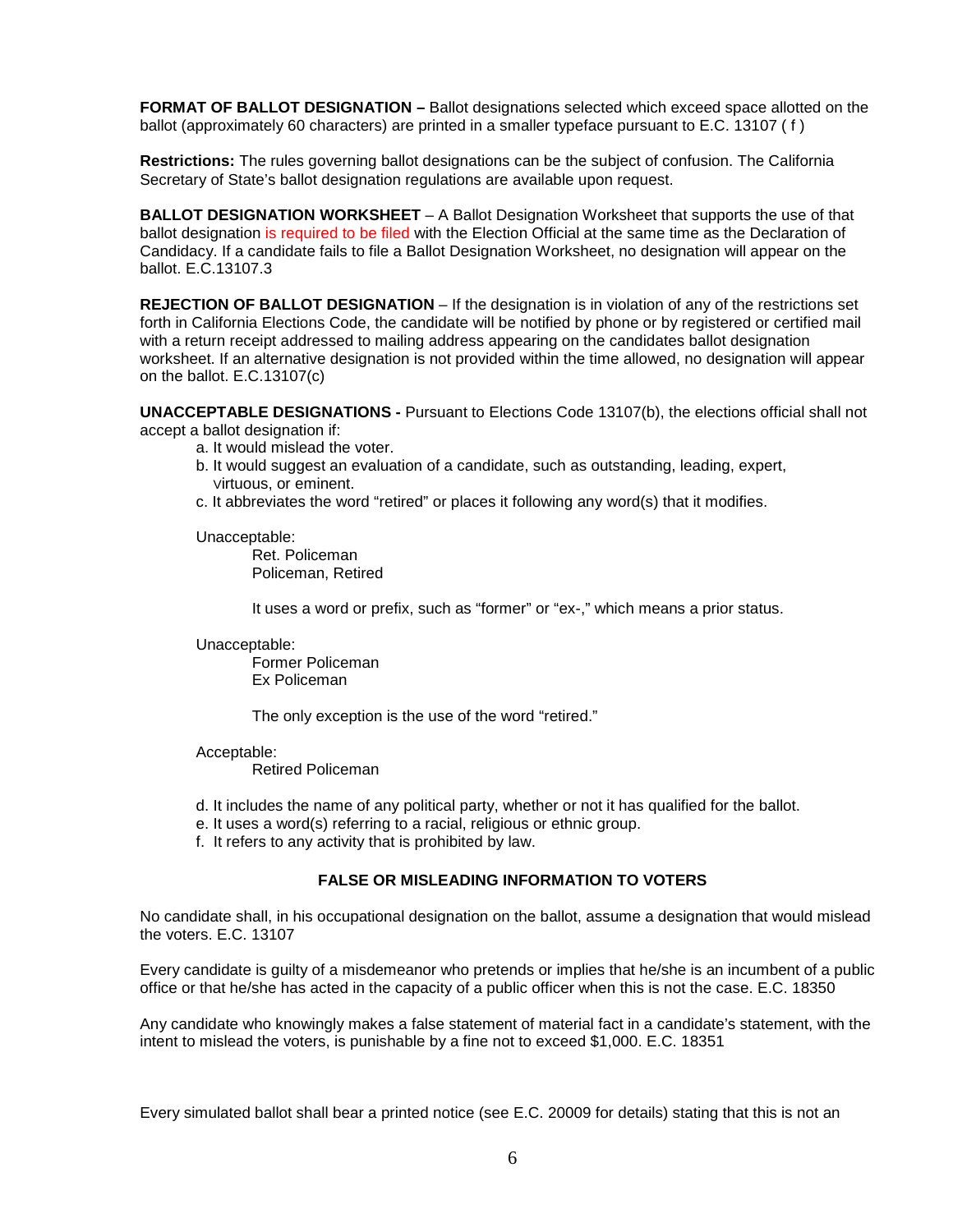official ballot but rather an unofficial marked ballot prepared by (name and address of person or organization responsible); no official seal or insignia may appear on the envelope in which it is contained.

Every person is guilty of a misdemeanor who distributes, or causes to be distributed, literature to voters that includes a designation of a voter's polling place other than the precinct-polling place listed for the voter in the latest official precinct-polling list at sometime not more than 30 days prior to such distribution. E.C. 18302

#### **GUIDELINES FOR ACCEPTABLE BALLOT DESIGNATIONS (BASIC TEST):**

- a. Is it true?
- b. Is it accurate?
- c. Does it mislead?
- d. Is it generic? (This means "IBM" is unacceptable, "Computer Company" is acceptable.)
- e. Is it neutral? (This means not for or against)
- f. Is it how this person makes a living?

**Candidates may review** their own ballot designation, as well as that of other candidates, in this office during working hours. **(Excluding Saturdays, Sundays and Holidays).**

If you have any questions regarding the nomination procedures, please call the Election Division at 209- 385-7541.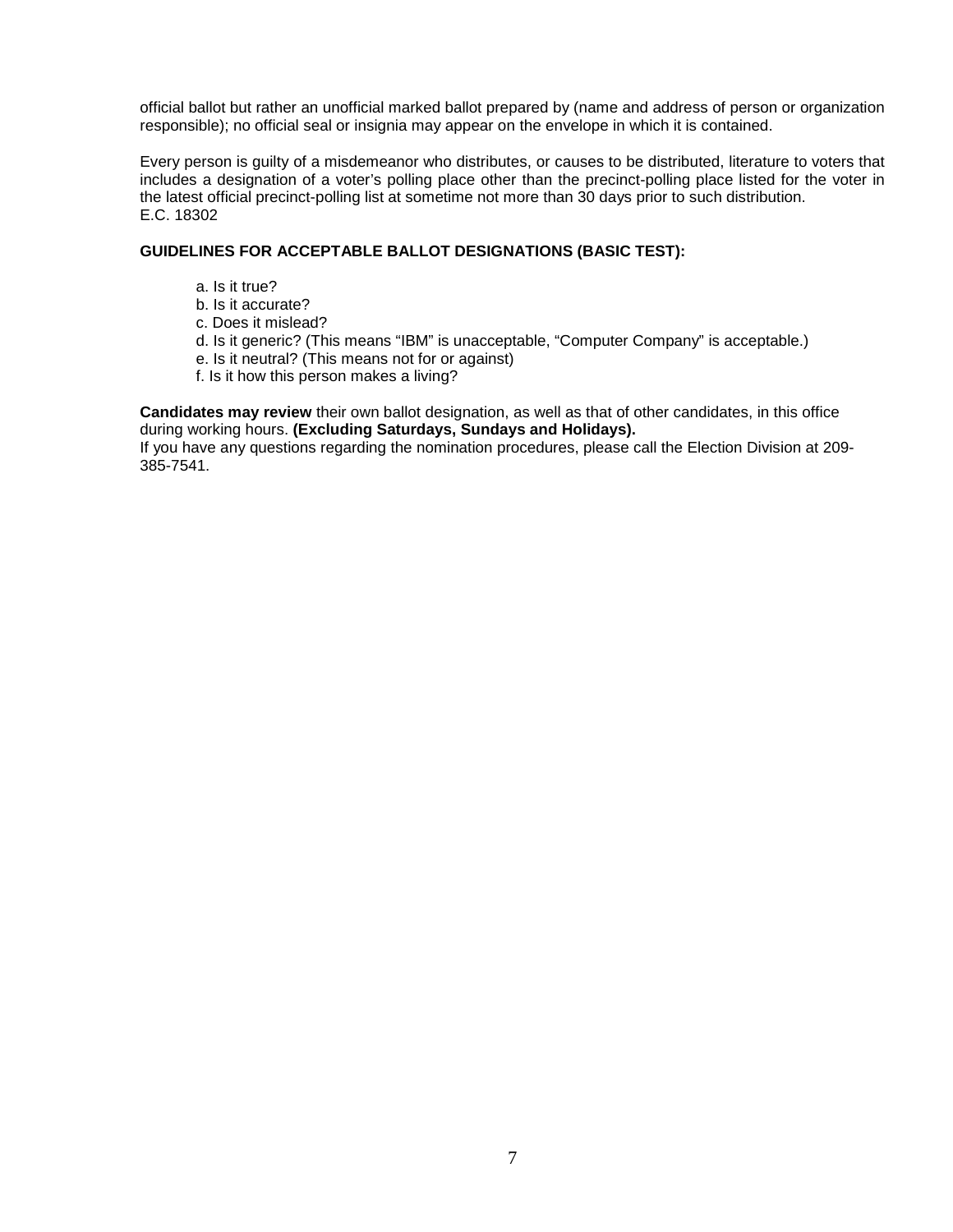## **Fair Campaign Practices**

#### **Article 1. General Intent**

**20400** The Legislature declares that the purpose of this chapter is to encourage every candidate for public office in this state to subscribe to the Code of Fair Campaign Practices.

It is the ultimate intent of the Legislature that every candidate for public office in this state who subscribes to the Code of Fair Campaign Practices will follow the basic principles of decency, honesty, and fair play in order that, after vigorously contested, but fairly conducted campaigns, the citizens of this state may exercise their constitutional right to vote, free from dishonest and unethical practices which tend to prevent the full and free expression of the will of the voters.

The purpose in creating the Code of Fair Campaign Practices is to give voters guidelines in determining fair play and to encourage candidates to discuss issues instead of untruths or distortions.

#### **Article 2. Definitions**

**20420** As used in this chapter, "Code" means the Code of Fair Campaign Practices.

#### **Article 3. Code of Fair Campaign Practices**

**20440** At the time an individual is issued his or her declaration of candidacy, nomination papers, or any other paper evidencing an intention to be a candidate for public office, the elections official, shall give the individual a blank form of the code and a copy of this chapter. The elections official shall inform each candidate for public office that subscription to the code is voluntary.

In the case of a committee making an independent expenditure defined in Section 82031 of the Government Code, the Secretary of State shall provide a blank form and a copy of this chapter to the individual filing, in accordance with Title 9 (commencing with Section 81000, as shown on the Code of Fair Campaign Practices) of the Government Code, an initial campaign statement on behalf of the committee.

**20441** The Secretary of State shall print, or cause to be printed, blank forms of the code. The Secretary of State shall supply the forms to the elections officials in quantities and at times requested by the elections officials.

**20442** The elections official shall accept, at all times prior to the election, all completed forms that are properly subscribed to by a candidate for public office and shall retain them for public inspection until 30 days after the election.

**20443** Every code subscribed to by a candidate for public office pursuant to this chapter is a public record open for public inspection.

**20444** In no event shall a candidate for public office be required to subscribe to or endorse the code.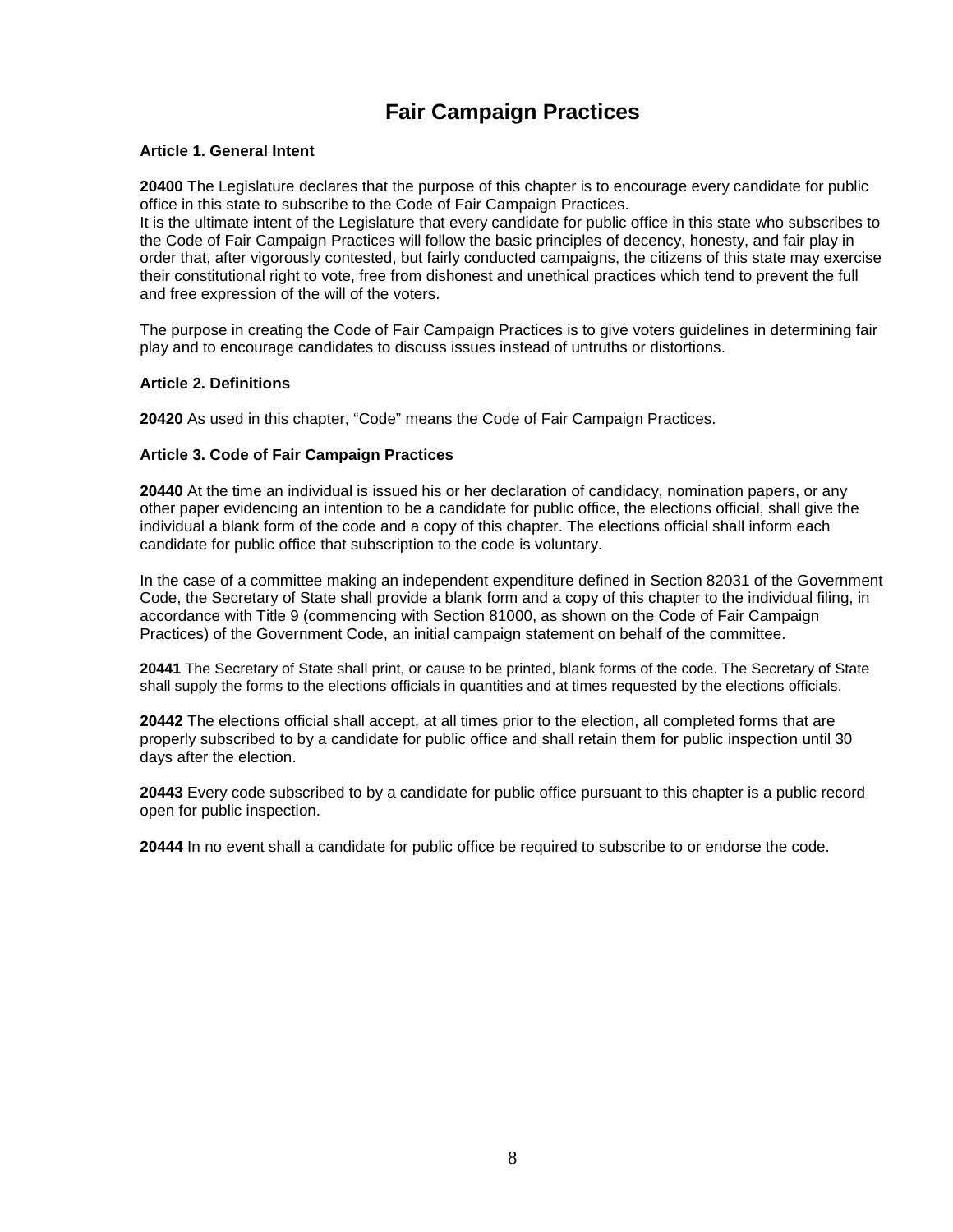## **CANDIDATE STATEMENT OF QUALIFICATIONS GUIDELINES FOR BOTH VOTER NOMINATED & NON PARTISAN OFFICES**

E.C. 13307, 13308, 13312, 18351

The candidate's statement is a voluntary statement for candidates seeking Voter Nominated and local Non Partisan elective offices when applicable.

The Board of Supervisors determines the word limit and who will bear the prorated share of the cost of printing and handling of the candidate's statement for county offices.

#### 1. **CONTENTS**

The statement may contain the name, age and occupation of the candidate and a description of the candidate's education, personal background and qualifications.

The name, age and occupation at the top of the candidate statement form are not included in the word count.

Each statement shall be accompanied by a declaration executed under penalty of perjury, declaring that the information contained therein is true and correct.

#### 2. **FORMAT AND WORD COUNT**

In order to insure uniformity of candidates' statements, the candidate must prepare the statement as follows:

- a. Submit typed or word processed copy only. This may be prepared on a separate sheet of paper, cut and taped onto the candidate statement form. Hand written statements are not acceptable.
- b. Submit statement in **paragraph block form**. Outline form is not acceptable. The statement will be set with **both left and right justified margins**.
- c. Lists and enumerations will be wrapped as a single paragraph. Multiple single sentence paragraphs that do not fit in the space will be wrapped. Indented text, if submitted, will be run together as a sentence.
- d. Confine the statement to the word limit assigned.
- e. *It is important to use the "word count standard" provided by the Election Division. Using the "word count standard" as a guide will ensure the candidate stays within the assigned word count.*
- f. Statements shall be written in the first person (e.g. "I am running…" not "She is running…" or "Jane Doe is running…"
- g. *Italics***, bold Print,** underlining, bullets, stars and asterisks are not allowed.
- h. Only standard use of capital letters will be accepted. No statement will be printed in "ALL CAPS".
- i. All regularly hyphenated words that appear in any generally available dictionary will be accepted as one word.
- j. Check the statement for errors in spelling, punctuation, and grammar. No corrections **on the candidate statement** will be allowed after the candidate has filed his nomination documents. E.C. 13307 (3)
- k. Statements will be printed in the random alphabet order used for placement of candidates' names on the official ballot. Statements do not rotate.

#### 3. **EMAIL CANDIDATE STATEMENT**

- a. The Merced County Election Division will accept candidate statements by email at **Elections@co.merced.ca.us**
- b. The candidate statement will be prepared for the voter pamphlet upon confirmation that the candidate statement has been paid & filed, based upon the provisions established for the applicable contest.
- c. Absolutely no corrections or changes are allowed after the candidate statement has been officially filled. E.C. 13307 (3)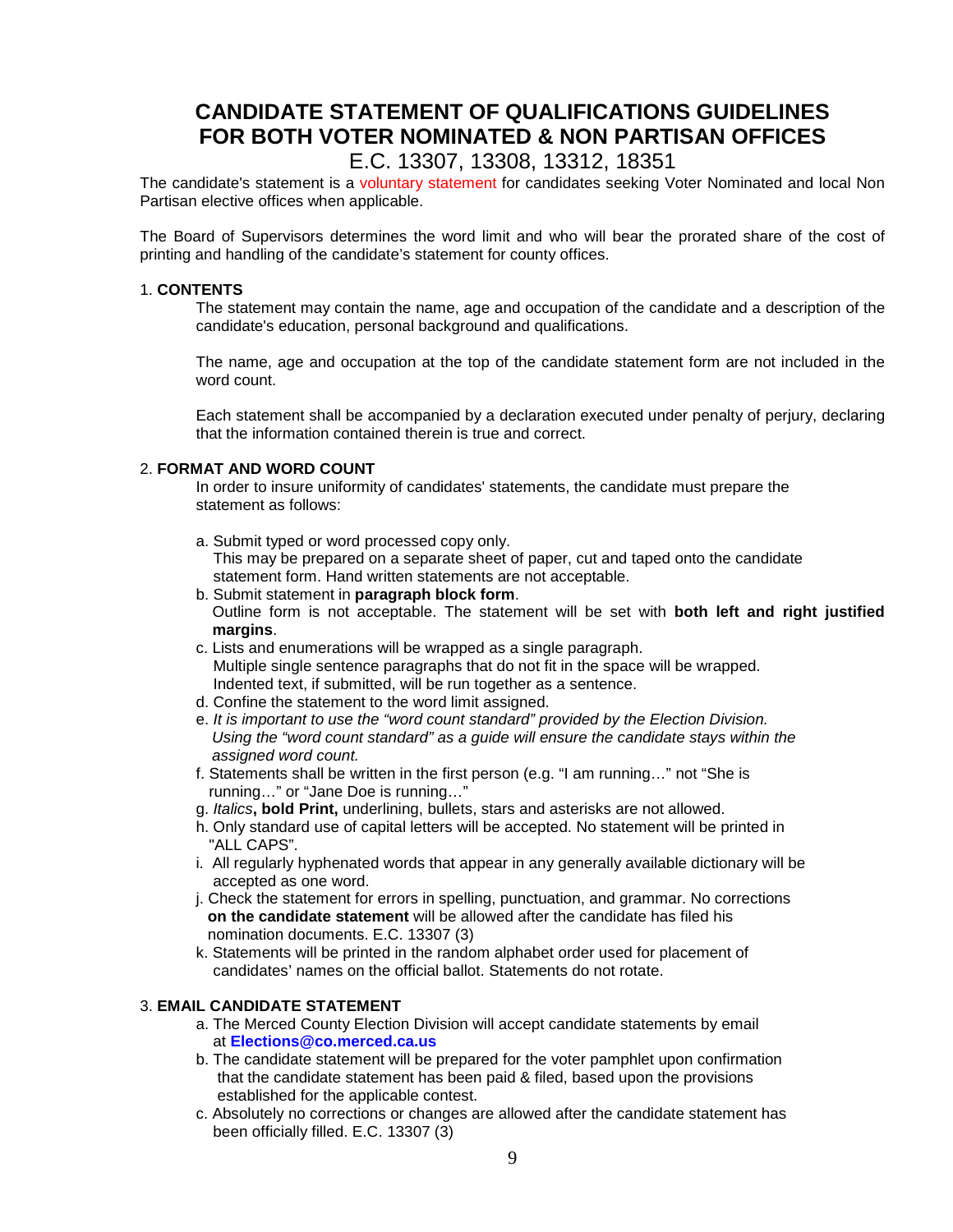#### 4. **PROVISION**

In the case where a candidate submits a statement that is not in conformance with Guidelines provided, such statement will be reformatted and set in uniform type by the elections official.

#### 5. **RESTRICTIONS**

The candidate's statement shall not include the party affiliation of the candidate, nor membership or activity in partisan political organizations. The statement may not make reference to any opponent of the candidate. E.C. 13307, 13308

#### 6. **LIABILITY**

Nothing in this section shall be deemed to make any such statement or the authors thereof free or exempt from any civil or criminal action or penalty because of any false, slanderous or libelous statements offered for printing or contained in the Voter Information Pamphlet. Any candidate who knowingly makes a false statement of material fact in a candidate's statement prepared pursuant to Elections Code Section 13307, with the intent to mislead the voters in connection with his or her campaign for nomination of election to a nonpartisan office is punishable by a fine not to exceed \$1,000.00.

#### 7. **CONFIDENTIALITY**

The candidates' statements shall remain confidential until after the close of the filing period for the office sought. E.C. 13311

#### 8. **WITHDRAWAL**

The candidate statement may be withdrawn, **but NOT changed**, until 5:00 p.m. on the next business day after the close of the nomination period for the office sought.

#### 9. **EXAMINATION PERIOD**

After the deadline for filing nomination papers, anyone may examine any candidate's Statement and may purchase copies thereof.

During a 10-calendar day period commencing the day after the close of nomination, any Voter of the jurisdiction in which the election is being held may seek a writ of mandate or an injunction requiring any or all of the material in a candidate's statement to be amended or deleted.

#### 11. **ESTIMATED COST**

The estimates quoted are based on one statement per candidate in English and Spanish. Candidates are required to prepay the estimated cost will be either billed for the additional cost or refunded any overpayment following the election.

Actual costs may vary substantially, depending on the number of candidates in a particular contest.

#### 12**. FILING INFORMATION**

Candidates' must email their candidate statements PRIOR TO FILING their nomination papers.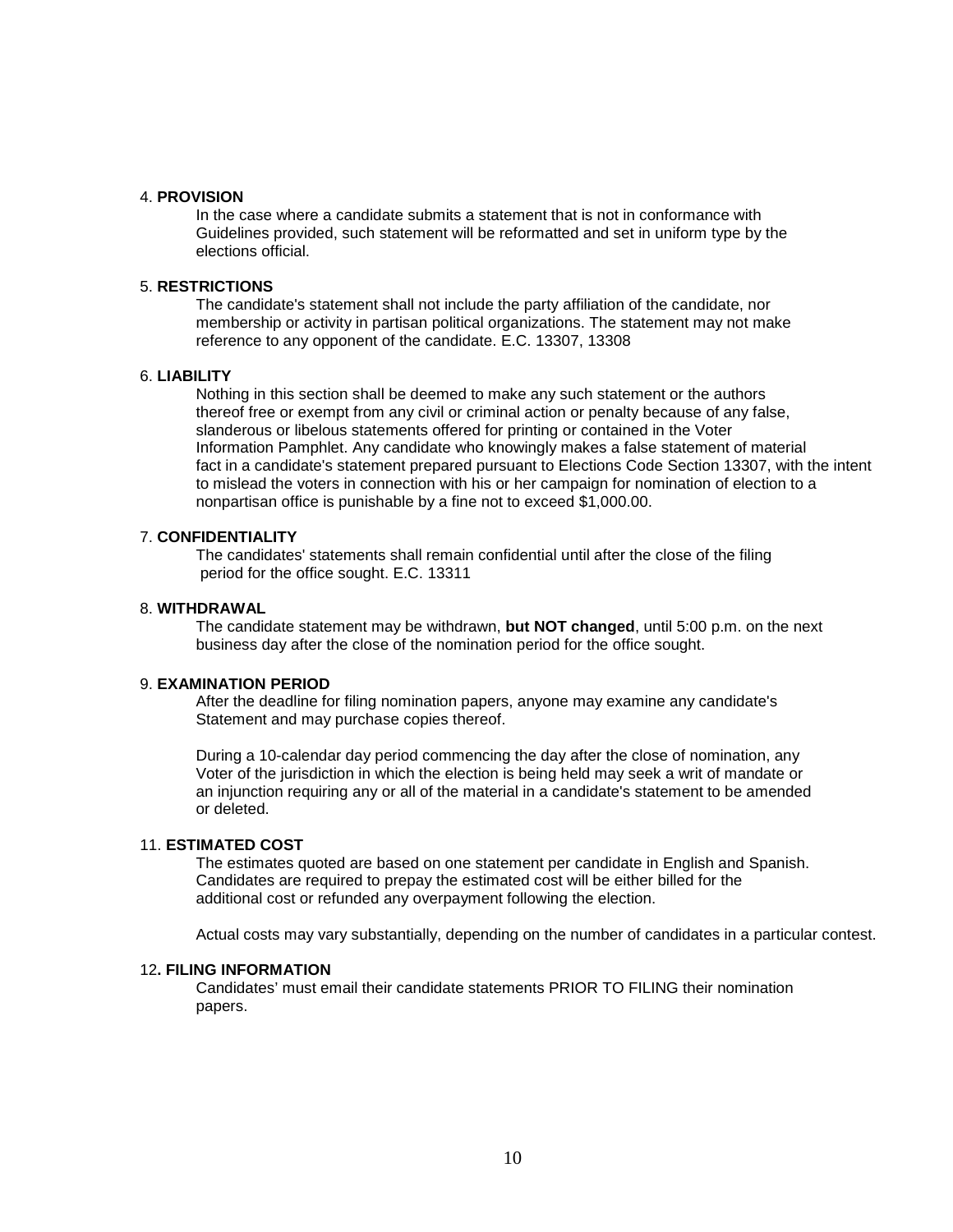#### **WORD COUNT STANDARD FOR CANDIDATE STATEMENT AND MEASURE ARGUMENTS**

(Elections Code 9)

The following are the guidelines for computing the word count for measures and candidate statements.

| Dictionary words                                                                                                                                                                                                                                                                                                                                                                              | one word                      |
|-----------------------------------------------------------------------------------------------------------------------------------------------------------------------------------------------------------------------------------------------------------------------------------------------------------------------------------------------------------------------------------------------|-------------------------------|
| Words like: "a", "the", "and", "an"                                                                                                                                                                                                                                                                                                                                                           | one word                      |
| Abbreviations - UCMERCED, PTA                                                                                                                                                                                                                                                                                                                                                                 | one word                      |
| Abbreviations - U.C.M., P.T.A.                                                                                                                                                                                                                                                                                                                                                                | separate words                |
| California Geographical names:<br>For purposes of determining whether a geographical name should be counted as one word under<br>Elections Code section 9, a "geographical name" is the name of a governmental entity that consists of<br>fixed boundaries, is vested with its own governmental functions and powers by the Legislature, and is<br>governed by an elected or appointed board. |                               |
| Examples:                                                                                                                                                                                                                                                                                                                                                                                     |                               |
| County of Merced, Merced Community College District, Merced Unified<br>School District, Bay Regional Park District, Bay Area Rapid Transit District.                                                                                                                                                                                                                                          | one word                      |
| Merced County Fire Protection District                                                                                                                                                                                                                                                                                                                                                        | one word                      |
| <b>Yosemite National Park</b>                                                                                                                                                                                                                                                                                                                                                                 | three words                   |
| Merced High School                                                                                                                                                                                                                                                                                                                                                                            | three words                   |
| School Facilities Improvement District No.1<br>(This is a financing district created by a school district that is not vested with its own<br>governmental powers)                                                                                                                                                                                                                             | six words                     |
| Bay Area                                                                                                                                                                                                                                                                                                                                                                                      | two words                     |
| Whole Numbers - Digits (1 - 10 - 100, etc.)<br>Spelled out numbers - One Hundred, Ten Thousand                                                                                                                                                                                                                                                                                                | one word<br>one for each word |
| Number combinations (1990, 1990-1991, 100%)                                                                                                                                                                                                                                                                                                                                                   | one word                      |
| Dates - all digits (11/5/96)<br>Word and digits (June 2, 1998)                                                                                                                                                                                                                                                                                                                                | one word<br>two words         |
| Monetary amounts:<br>If the dollar sign is used with figures - \$1,000<br>Spelled out (one thousand dollars)                                                                                                                                                                                                                                                                                  | one word<br>three words       |
| Regularly hyphenated words:<br>that appear in any generally available standard reference dictionary published in<br>the United States at any time within the 10 calendar years immediately<br>preceding the election for which the words are counted. Online dictionaries do<br>not apply. (Grammar rules do not apply)                                                                       | one word                      |
| Normal punctuation                                                                                                                                                                                                                                                                                                                                                                            | not counted                   |
| <b>Telephone Numbers</b>                                                                                                                                                                                                                                                                                                                                                                      | one word                      |
| Website Addresses (i.e. www.com.etc)                                                                                                                                                                                                                                                                                                                                                          | one word                      |
| If measure designation (example: Measure "A") is used in the text                                                                                                                                                                                                                                                                                                                             | one word                      |

**NOTE:** It is the administrative policy of this office that *italics*, **bold print**, underlining, bullets, stars and asterisks **will not be permitted on candidate statements.**

Only standard use of capital letters will be accepted.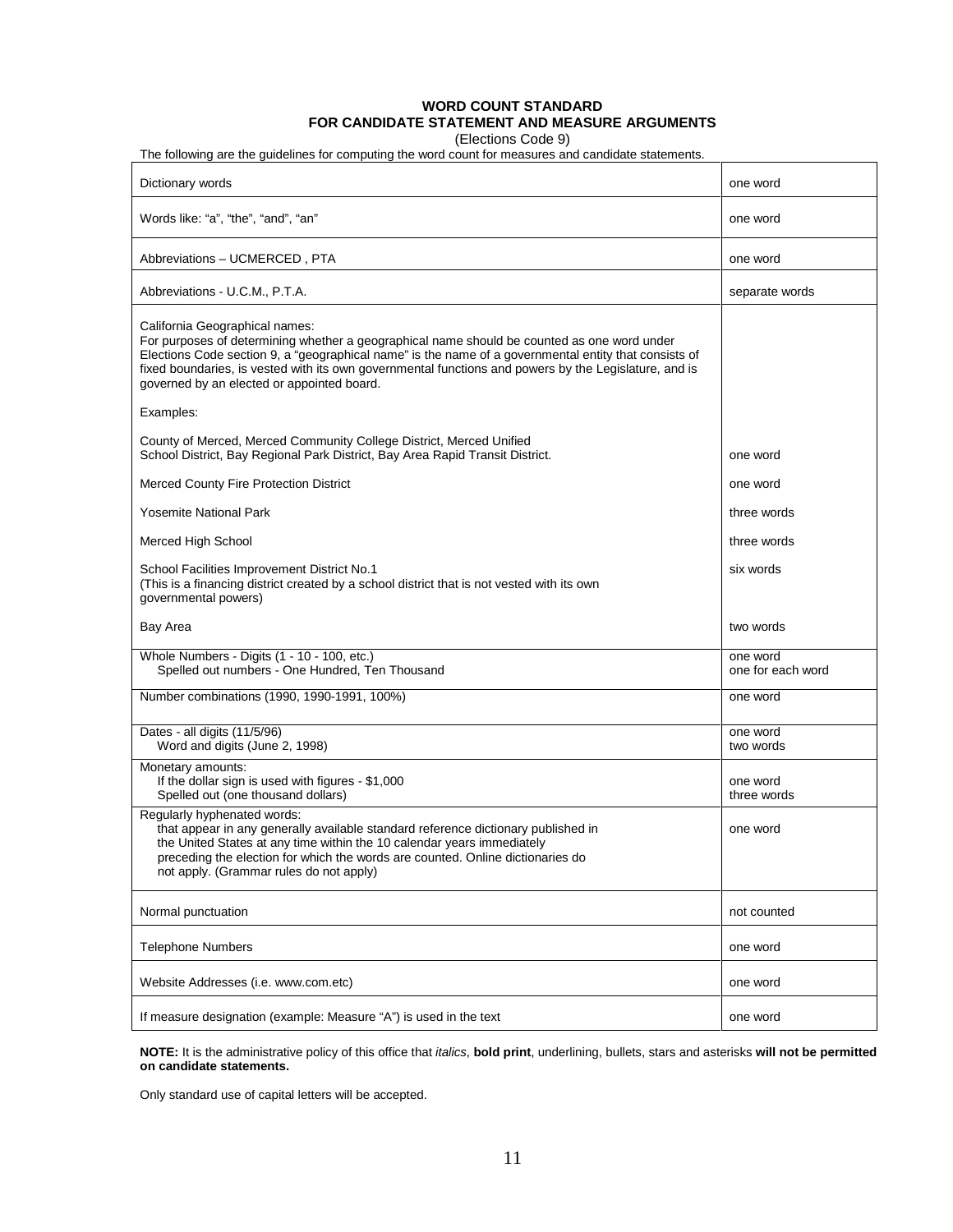

**General Election Calendar**

**Tuesday, November 6, 2012**

**(All code references are to Election Code unless otherwise stated)**

| <b>Prior to a Candidate</b><br><b>Soliciting or Accepting</b><br><b>Contributions for Campaign</b><br><b>Purposes</b> | All candidates must file a FPPC Form 501 - Candidate Intention Statement<br>Form 501 must be filed with the appropriate filing officer before soliciting or<br>accepting contributions to their campaign. Gov Code 85200                                                                                                                                                                                                                                                               |
|-----------------------------------------------------------------------------------------------------------------------|----------------------------------------------------------------------------------------------------------------------------------------------------------------------------------------------------------------------------------------------------------------------------------------------------------------------------------------------------------------------------------------------------------------------------------------------------------------------------------------|
| <b>July 2 - July 16</b><br>(E-127 to E-113)                                                                           | <b>Notice of Election</b><br>Cities consolidating with the November General Election will publish the Notice<br>of Election stating the date of the election, polling hours and any offices to be<br>filled and / or measures to be voted on, EC 12101 & 12111                                                                                                                                                                                                                         |
| July 6<br>$(E-123)$                                                                                                   | <b>Specifications of the Election Order</b><br>School boards to deliver this document to the County Superintendent of<br>Schools and the county election official. ED Code 5322                                                                                                                                                                                                                                                                                                        |
| July 4*                                                                                                               | <b>County Holiday - Fourth of July</b>                                                                                                                                                                                                                                                                                                                                                                                                                                                 |
| July 9 - August 8<br>(E-120 to E-90)                                                                                  | <b>Notice of Election</b><br>This notice shall be published between these dates and shall contain the date<br>of the general district election, name of the offices for which candidates may<br>file, state the qualifications required for each office, location where declaration<br>of candidacy forms will be available, where the forms are to be filed and the<br>deadline for filing these forms. EC 12112                                                                      |
| July 16 - August 10 - 5 p.m.<br>(E-113 to E-88)                                                                       | <b>Candidate Nomination Period</b><br>Candidates (including incumbents seeking re-election to the same office) must<br>file nomination documents with the county election official during this period. If<br>applicable, the Nonrefundable filing fee (money, signatures or any prorated<br>combination of both) shall be paid at the time the candidate obtains their<br>nominations forms. Candidate Statements of Qualifications are due during this<br>period.<br>EC 10220 & 10510 |
| July 31<br>$(E-98)$                                                                                                   | <b>Ballot Designation Change Deadline</b><br>Last day that a candidate can submit a written request to change their ballot<br>designation as used in the primary election. EC 13107(e)                                                                                                                                                                                                                                                                                                 |
| July 31<br>(E-98)                                                                                                     | FPPC Semi-Annual Campaign Statement Due<br>For period covering 1/1/12 - 6/30/12. Gov Code 84200 & 84218                                                                                                                                                                                                                                                                                                                                                                                |
| August $10 - 5$ p.m.<br>(E-88)                                                                                        | <b>Close of Regular Candidate Nomination Period</b><br>Candidate nomination documents are due. Incumbents who wish to file as a<br>candidate for their own office must file by this date. Last day to withdraw<br>declaration of candidacy papers except when there is an extension to that<br>office.<br>Form 700 Statements of Economic Interest are due. EC 8020 & GC 87200                                                                                                         |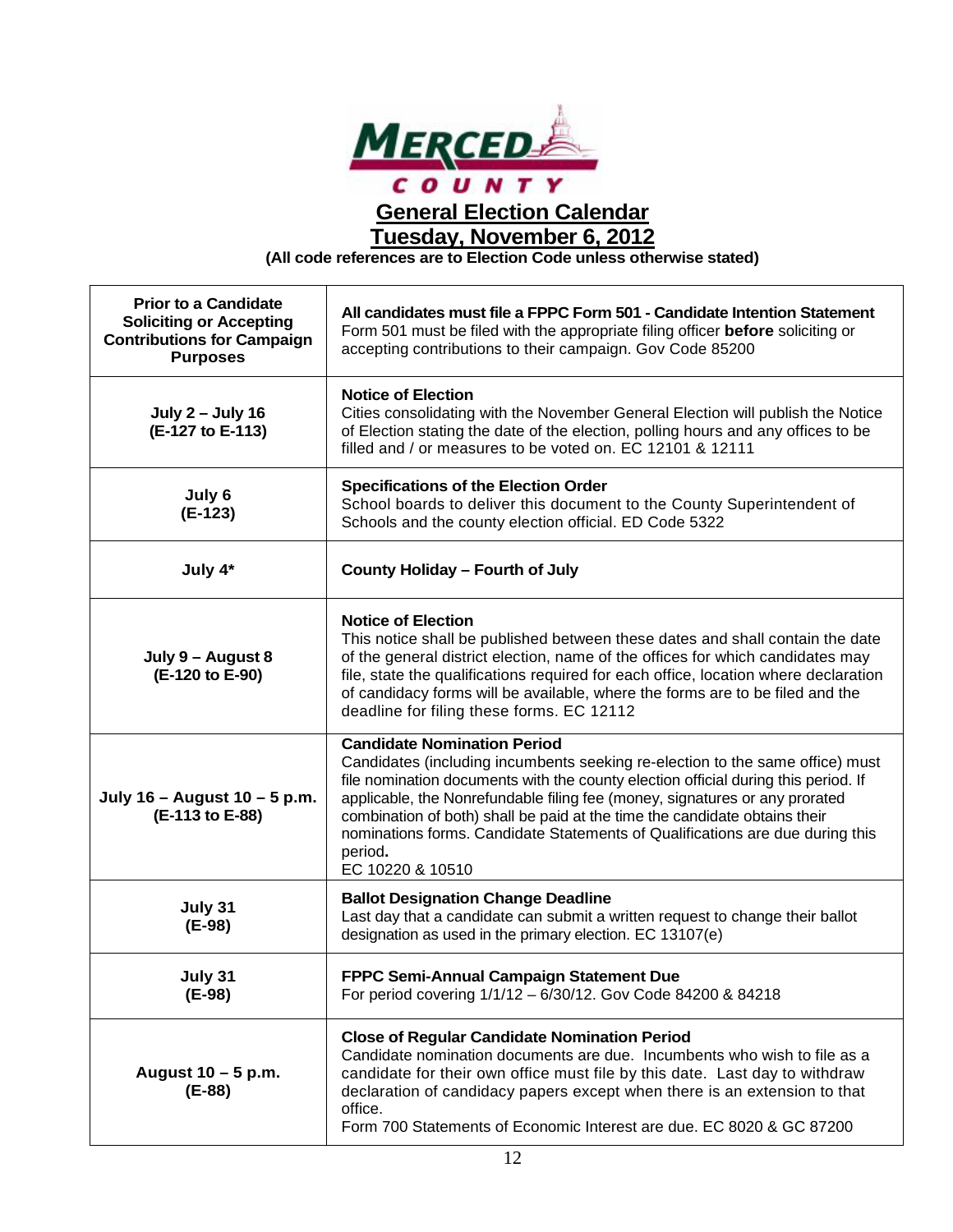| August 10 - 5 p.m.<br>$(E-88)$                   | Last Day for Governing Bodies to Submit a Measure Resolution<br>Measures are to be submitted to the Board of Supervisors requesting<br>consolidation with this election. EC 9401 & 10403                                                                                                                          |  |
|--------------------------------------------------|-------------------------------------------------------------------------------------------------------------------------------------------------------------------------------------------------------------------------------------------------------------------------------------------------------------------|--|
| August 10 - 5 p.m.<br>$(E-88)$                   | <b>Deadlines for Filing Arguments</b><br>Deadlines will be determined by the election official when the resolution is<br>submitted and filing deadlines will be published in a newspaper of general<br>circulation<br>(city measures will be handled by the city clerk).<br>EC 10400, 10510, 13307 & ED Code 5322 |  |
| August 10 - October 30<br>(E-88 through E-7)     | <b>Publication of Nominees</b><br>City Election Official shall publish a list of nominees, in a newspaper of general<br>circulation of the city. EC 12110                                                                                                                                                         |  |
| August 11 - August 15 - 5 p.m.<br>(E-87 to E-83) | <b>Extension of Candidate Nomination Period</b><br>Extension period for anyone other than the incumbent if the incumbent did not<br>file by August 10. This provision does not apply if there is no incumbent to be re-<br>elected. EC 10225, 10407, 10516 & 10603                                                |  |
| August 16 11 a.m.<br>(E-82)                      | <b>Randomized Alphabet Drawing</b><br>Conducted by the Secretary of State to determine candidate name order as it<br>will appear on the ballot. The county election official will also hold a drawing at<br>11:00 a.m. for multi-county legislative offices. EC 13112                                             |  |
| September 3                                      | <b>County Holiday - Labor Day</b>                                                                                                                                                                                                                                                                                 |  |
| <b>September 7</b><br>$(E-60)$                   | <b>Special Vote By Mail Ballot Requests</b><br>First day the county elections official may process applications for special vote<br>by mail ballot requests. (Military, Overseas and 60-day voters)<br>EC 300(b), 3103                                                                                            |  |
| September 27 - October 16<br>(E-40 to E-21)      | <b>Sample Ballot Pamphlets</b><br>Pamphlets are mailed to each registered voter during this time. EC 13300                                                                                                                                                                                                        |  |
| October 5<br>$(E-28)$                            | 1 <sup>st</sup> FPPC Pre-election Campaign Statement Due<br>For the period covering 7/1/12 - 9/30/12. Gov Code 84200.7(b)(1)                                                                                                                                                                                      |  |
| October 8*                                       | <b>County Holiday - Columbus Day</b>                                                                                                                                                                                                                                                                              |  |
| October 8 - October 30<br>(E-29 to E-7)          | <b>Regular Vote by Mail Ballot</b><br>Mailing and processing period for Vote by Mail ballots. Ballots will be available<br>at the county elections office. EC 3001                                                                                                                                                |  |
| October 21 - November 5<br>(E-16 to E-1)         | Late Contributions and Independent Expenditures of \$1000 or More<br>Within 24 hours of the transaction, FPPC Form 496 or 497 must be filed with<br>the appropriate filing officer. Gov Code 84200.7(b)(1)                                                                                                        |  |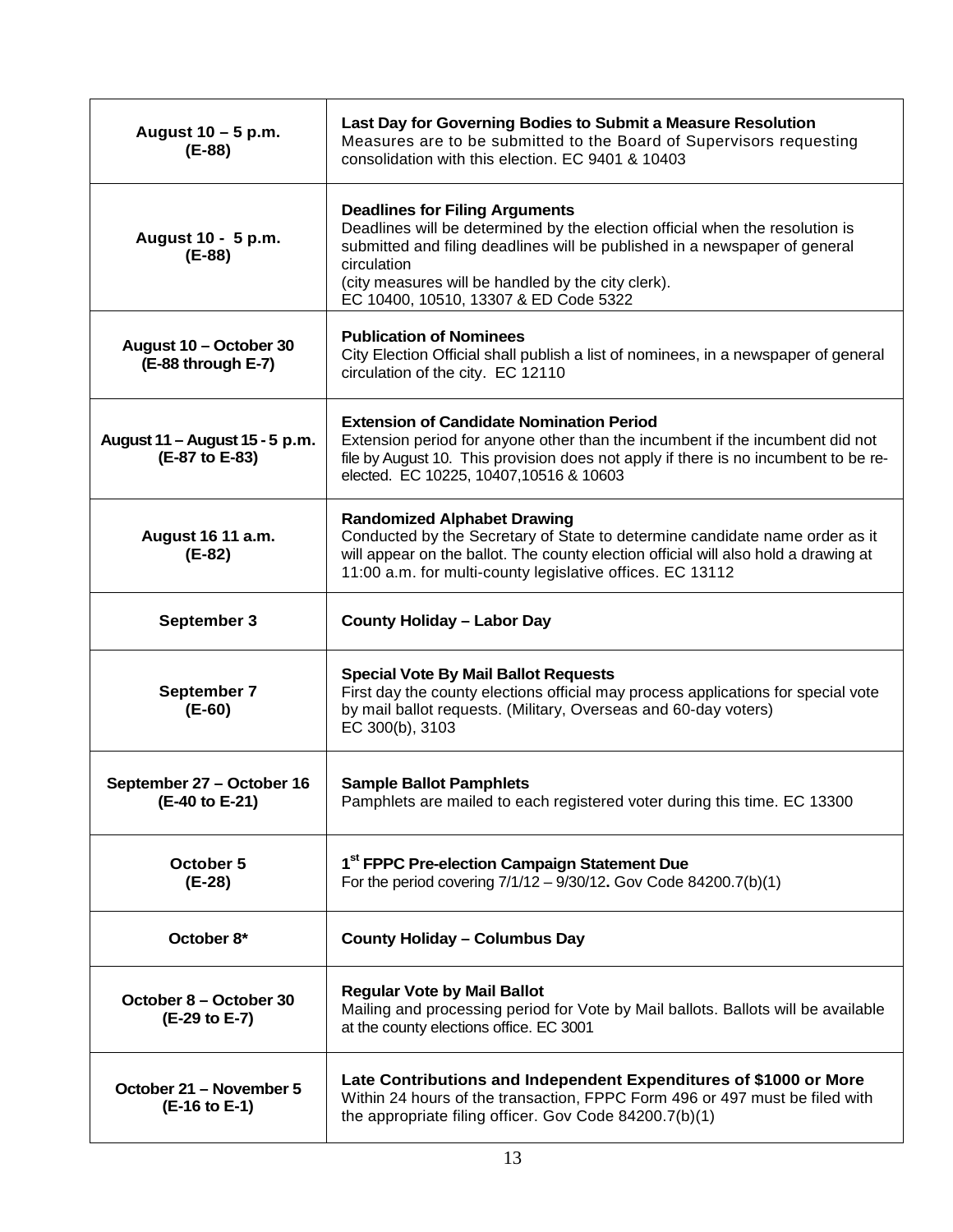| October 22<br>$(E-15)$                    | 15-Day Close<br>Last day to register for this election. Postmarks, DMV and personal delivery to the<br>election office are acceptable. EC 2107                                                                                                                                                        |
|-------------------------------------------|-------------------------------------------------------------------------------------------------------------------------------------------------------------------------------------------------------------------------------------------------------------------------------------------------------|
| October 25<br>$(E-12)$                    | 2 <sup>nd</sup> FPPC Pre-election Campaign Statement Due<br>For the period covering $10/01/12 - 10/20/12$ . Gov Code 84200.7(b)(2)                                                                                                                                                                    |
| October 31 – November 6<br>$(E-6 to E-0)$ | <b>Special 7- day Ballots Available</b><br>Available at the county election official's office for those voters unable to vote at<br>the polls on election day. EC 3021                                                                                                                                |
| November 6<br>(E-0)                       | <b>ELECTION DAY</b><br>Polls are open from 7:00 a.m. until 8:00 p.m. EC 1000, 14212                                                                                                                                                                                                                   |
| November 8-December 4<br>(E+2 to E+28)    | <b>Canvass of the Vote</b><br>The official canvass of precinct returns shall commence and be completed<br>during this time. The county election official shall prepare a certified statement of<br>the results and submit it to the governing bodies involved with this election.<br>EC 15301 & 15372 |

\*E-date falls on a weekend or holiday; moved to next business day. EC 15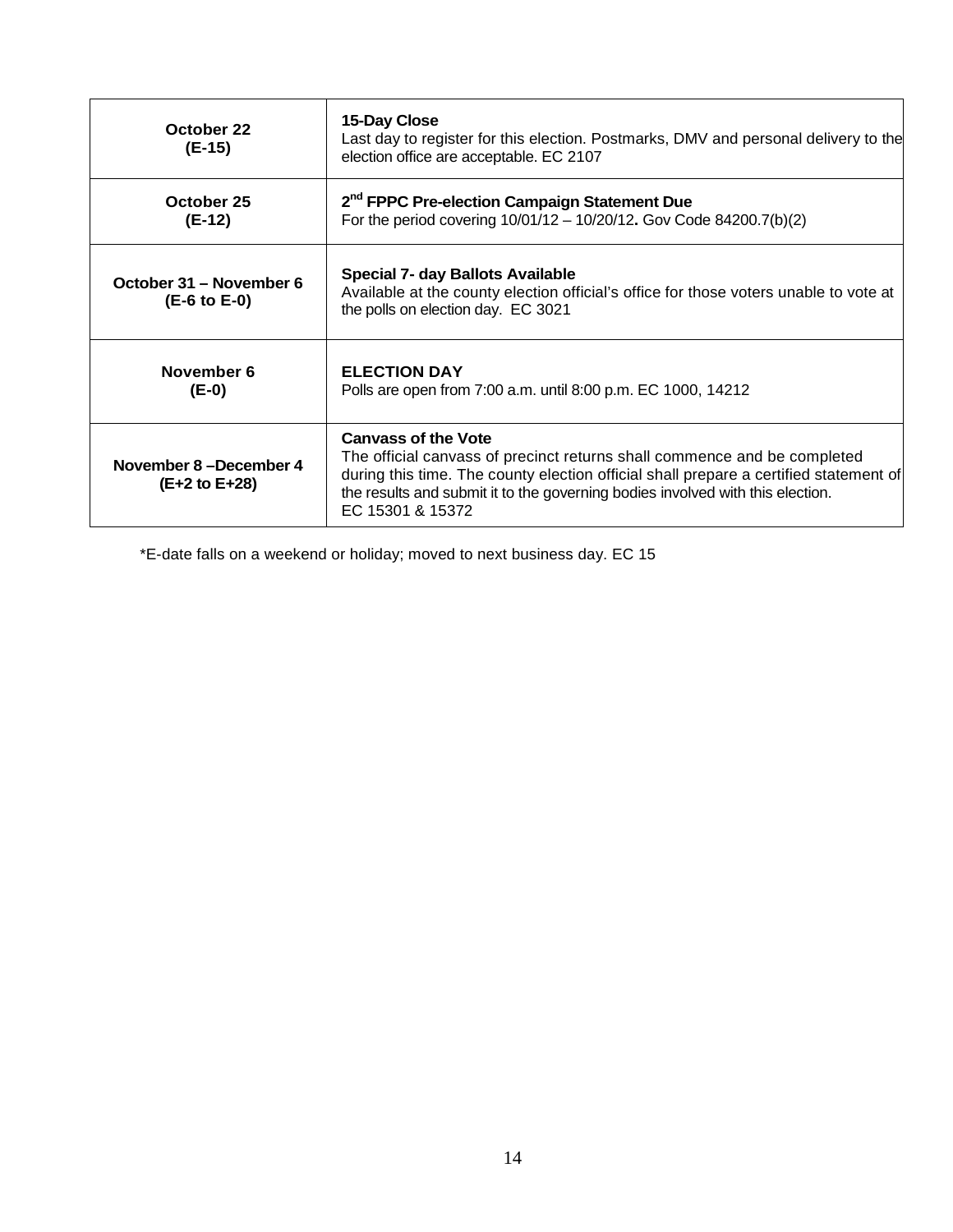## **FREQUENTLY ASKED QUESTIONS (CANDIDATES & COMMITTEES)**

#### **Q: Is a candidate who ran in a primary election required to file another Form 501 and open a separate bank account for the general (or run-off) election?**

A: No, the Form 501 filed and bank account opened for the primary election cover both elections.

#### **Q: Must an incumbent file a Form 501 if he or she is running for re-election to the same position?**

A: Yes, the incumbent must file an initial Form 501. The Form 410 (Statement of Organization) must also be amended to indicate whether the incumbent is re-designating an existing bank account or establishing a new bank account.

#### **Q: If a person buys a ticket to a campaign fundraiser, is the entire amount reported as a contribution?**

A: Yes, typically the face value of the ticket is reported as a contribution. The benefit the attendee receives at the event (i.e. food, entertainment) is not subtracted from the amount of the ticket price.

#### **Q: How are donated items for an auction or garage sale, as well as the proceeds of the sale, reported?**

A: The fair market value of items donated for sale at an auction or garage sale must be reported as nonmonetary contributions on Schedule C. Non-monetary contributions of \$100 or more received during the calendar year must itemized.

If the person who purchases the item pays fair market value, the proceeds are not "contributions" because the purchaser has received full and adequate consideration for the payment. These amounts should be reported as "Miscellaneous Increases to Cash" on Schedule I. If the purchaser pays more than the fair market value, the amount over the fair market value is a contribution that must be reported on Schedule A.

#### **Q: May a candidate be reimbursed for the use of a personal vehicle?**

A: An officeholder, candidate, a member of his/her immediate family, the staff of a committee, or the staff of an elected officer's governmental agency may be reimbursed for use of a personal vehicle only if vehicle use directly relates to a political, legislative, or governmental purpose. The purpose and mileage must be documented in a manner approved by the Internal Revenue Service in connection with deductible mileage expenses. In addition, reimbursement cannot be made at a rate higher than allowed under Internal Revenue Code Section 162.

#### **Q: If a candidate uses his/her personal telephone for campaign purposes, how should the telephone bills be paid?**

A: Candidates that use personal telephones for campaign calls must pay the campaign portion of the bill with campaign funds. The other portion must be paid with personal funds.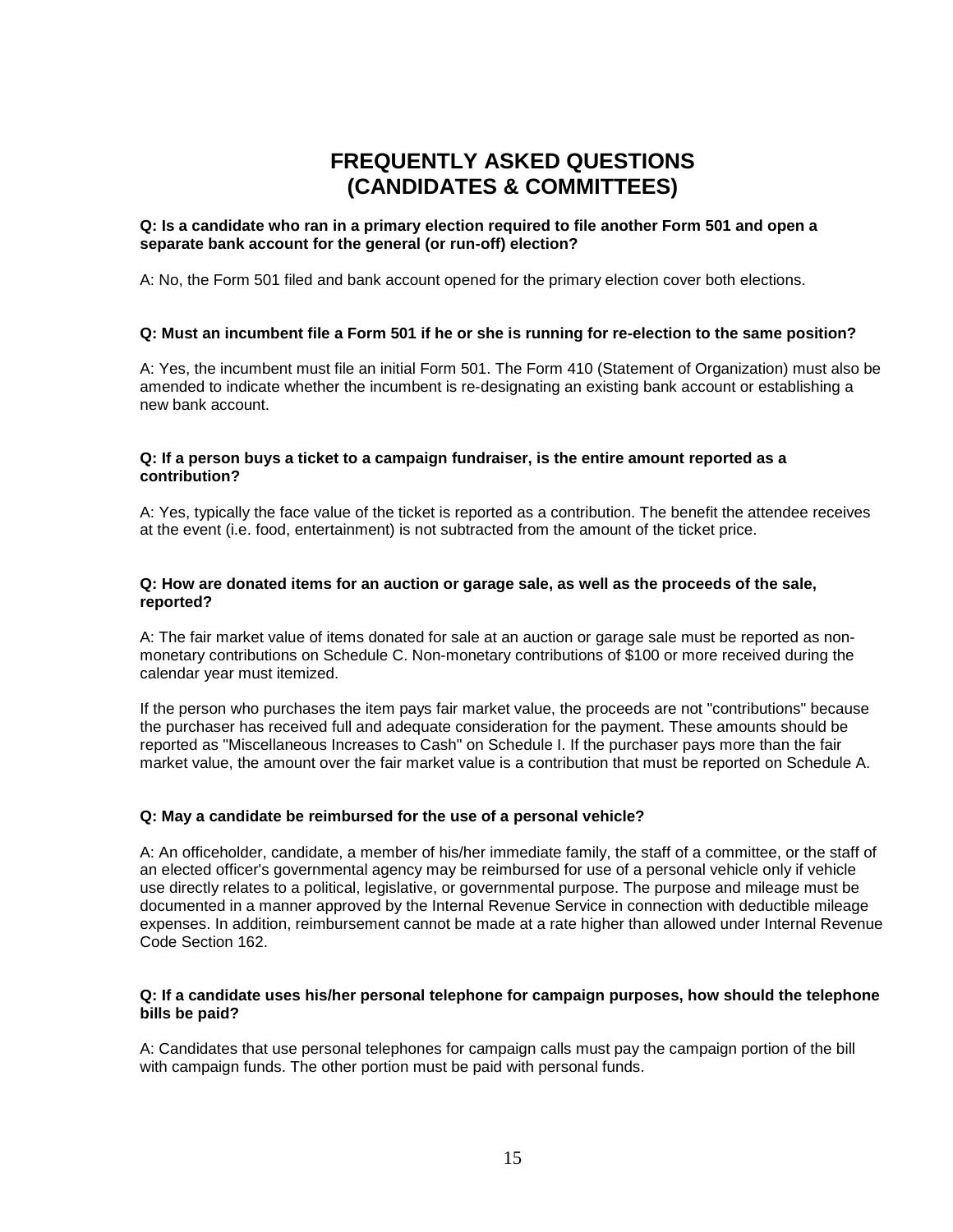## **Campaign Disclosure Information**

The Political Reform Act requires candidate to file campaign statements disclosing contributions received and expenditures made. The statutory requirements of the Political Reform Act are contained in Sections 81000-91015 of the California Government Code and enforced by the Fair Political Practices Commission (FPPC).

You may contact the Technical Assistance Division of the Fair Political Practices Commission at the following: 428 J Street, Suite 450, Sacramento, CA 95814; (916)322-5660, 1(800)ASK-FPPC; [www.fppc.ca.gov](http://www.fppc.ca.gov/)

#### **Summary of Disclosure Forms**

| <b>Form Name</b>                                                                          | <b>Description</b>                                                                                                                                                                                                                                                                                                                                                                                                     |
|-------------------------------------------------------------------------------------------|------------------------------------------------------------------------------------------------------------------------------------------------------------------------------------------------------------------------------------------------------------------------------------------------------------------------------------------------------------------------------------------------------------------------|
| Form 501                                                                                  | Basic form that must be filed prior to soliciting or                                                                                                                                                                                                                                                                                                                                                                   |
| Candidate Intention                                                                       | receiving any contributions.                                                                                                                                                                                                                                                                                                                                                                                           |
| Form 410<br><b>Statement of Organization</b>                                              | To organize a committee and obtain a Committee ID<br>Number from the state. Form 410 must be filed within<br>10 days of receiving \$1,000 in contributions.                                                                                                                                                                                                                                                            |
| Form 460<br><b>Recipient Committee</b><br><b>Campaign Statement</b>                       | For use by candidate or officeholder who has formed<br>a controlled committee, or who has raised or spent or<br>will raise or spend \$1,000 or more during a calendar<br>year in connection with an election to office, or<br>holding office.                                                                                                                                                                          |
| <b>Form 465</b><br>Supplemental Independent<br><b>Expenditure Statement</b>               | Officeholders, candidates, and committees that make<br>independent expenditures totaling \$1,000 or more in<br>a calendar year to support or oppose a single<br>candidate, a single measure, or the qualification of a<br>single measure must file Form 465. (See FPPC web<br>site for Proposition 34 prohibitions on independent<br>expenditures and contributions to others<br>committees.)                          |
| Form 470<br>Candidate and Office Holder<br><b>Campaign Statement</b><br><b>Short Form</b> | This form is used by candidates who do not have<br>controlled committee, and do not anticipate raising<br>or spending \$1,000 or more in a calendar year. If<br>Form 470 is filed on or before the deadline for the<br>first pre-election campaign statement, no additional<br>campaign statement need be filed in connection with<br>the election so long as total receipts/expenditures<br>remain less than \$1,000. |
| Form 470<br>Supplement                                                                    | A candidate who filed Form 470 in connection with<br>an election and subsequently receives contributions<br>or makes expenditures totaling \$1,000 or more is<br>required to file this form.                                                                                                                                                                                                                           |
| Form 496<br>Late Independent<br><b>Expenditure Report</b>                                 | Any committee that makes independent expenditures<br>totaling \$1,000 or more to support or oppose a single<br>candidate or single ballot measure during the 16<br>days immediately prior to the election in which the<br>candidate or measure is being voted must file a<br>report within 24 hours of the expenditure.                                                                                                |
| <b>Form 497</b><br><b>Late Contribution Report</b>                                        | Any committee that makes or receives a late<br>contribution totaling \$1,000 or more from a single<br>source during the 16 days immediately prior to the<br>election in which the candidate or measure is to be<br>voted must filed a report within 24 hours of the time<br>the contribution was made or received.                                                                                                     |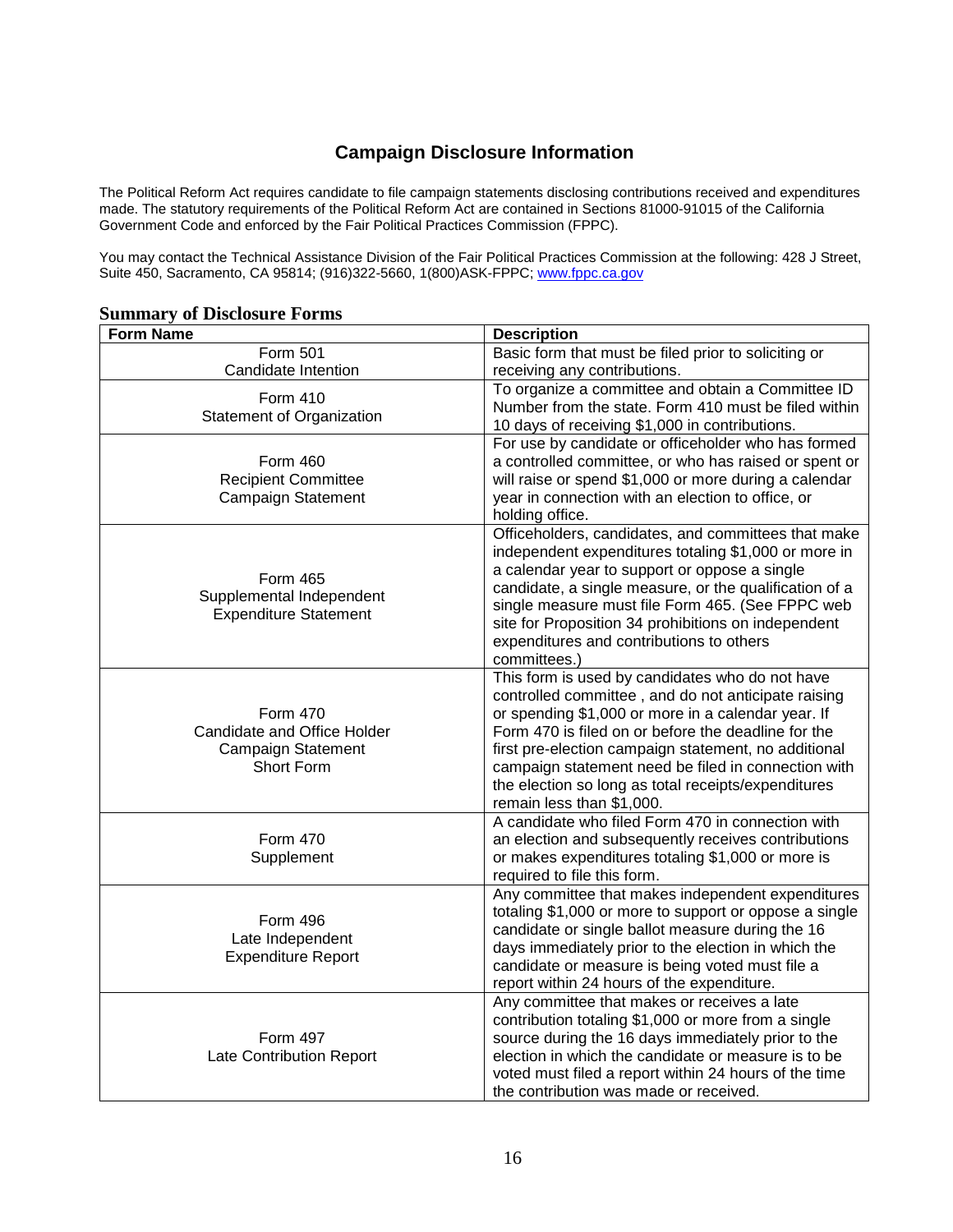#### **Filing Requirements**

In addition to the election-specific filing listed, all candidates with qualified committees are required to file semi-annual campaign statements no later than July 31st and January 31st.

#### **Tax ID Numbers**

Some banks may require a committee to obtain a Tax ID Number before opening an account. Please contact the Internal Revenue Service for further detail. You may apply for ID number using IRS Form SS-4.

Please note that the Committee ID Numbers issued to you by the Secretary of State is separate and distinct from the Tax ID Number you may obtain from the IRS. The two numbers are not interchangeable.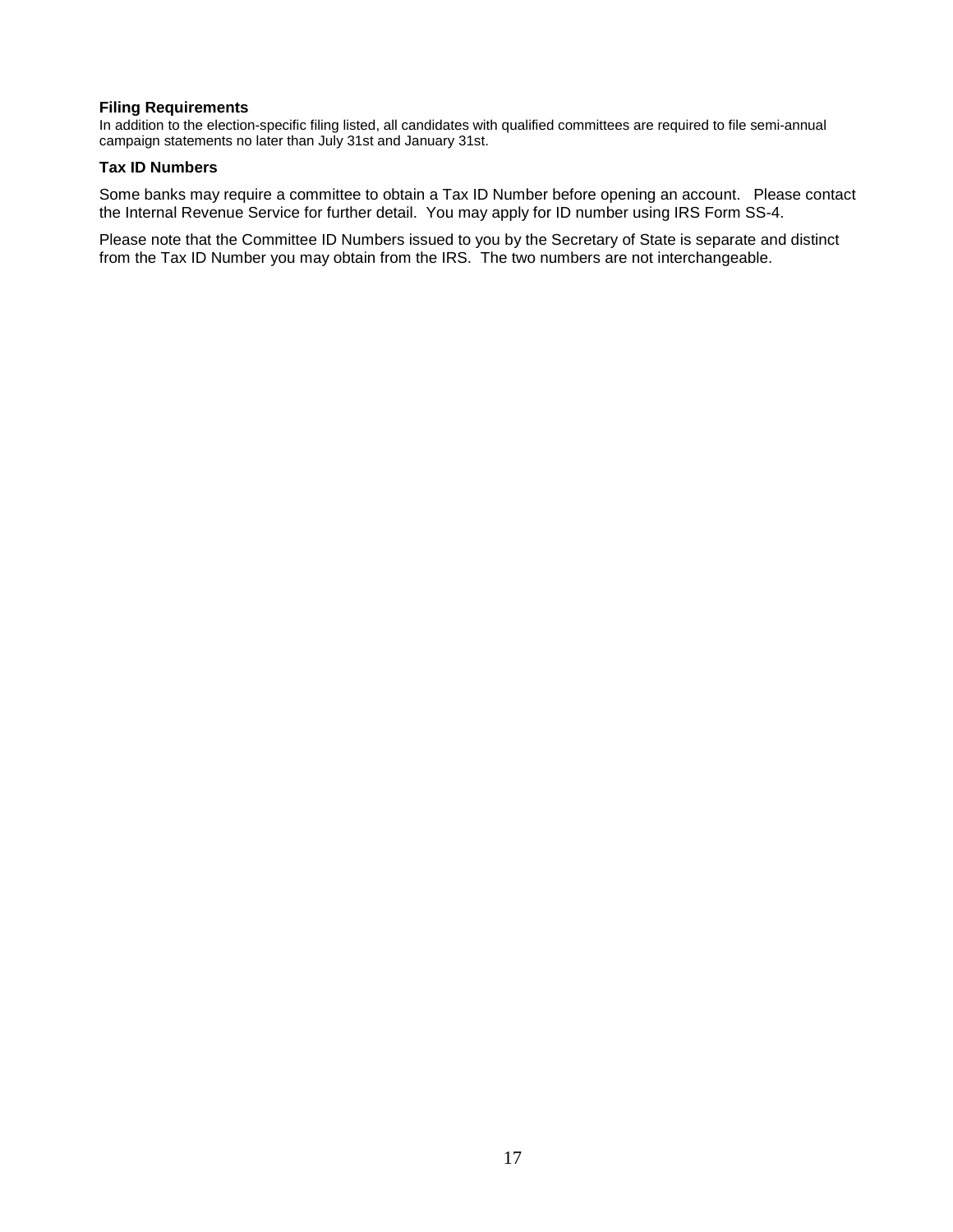## **VOTE BY MAIL INFORMATION**

#### **Uniform Application for Vote by Mail Ballot** Elections Code §3306, 3307, and 3007.5

It is recommended that any vote by mail ballot application intended for mass reproduction be approved by the Registrar of Voters prior to its distribution to ensure compliance with current law.

- 1) Election Code §3007 requires that any individual, group, or organization distributing applications for vote by ballots must use the format for this application which has been approved by the Secretary of State. Elections Code §3006, 3007, 3007.5, and 18402
- 2) Election Code §3006 specifically permits preprinting only the voter's name, residence address, date of birth, and the name and date of the election for which the application is being made.
- 3) The portion of the application which asks the address to which the voter wishes the vote by mail ballot to be mailed must, if different from the voter's residence address, be completed by the voter. The mailing address may not be the address of any political party, candidate, or political campaign headquarters.
- 4) The application shall provide the voters with information concerning the process for establishing permanent vote by mail voter status. Elections Code §3006
- 5) An application containing preprinted information must contain a conspicuously placed notice stating that: "You have the legal right to mail or deliver this application directly to the local elections official of the county where you reside."
- 6) Only the voter may sign the application.
- 7) If applications are distributed through the mail, they must not be forwarded.
- 8) Bar-coded affidavit or voter identification numbers on applications must meet approval of the Elections Department prior to distribution. To avoid possible problems, candidates and committees are advised to obtain voter information directly from the Elections Department.
- 9) Applications for vote by mail ballots must be made in writing and be received by the Elections Department no later than the  $7<sup>th</sup>$  day before the election.

Candidates and committees may receive applications for vote by mail ballots. Applications must be submitted to the Elections Department within 72 hours of receipt. Candidates and committees may not collect, receive or handle voted vote by mail ballots.

Applications for vote by mail ballots are available on the Merced County's web site [www.mercedelections.org](http://www.co.merced.ca.us/)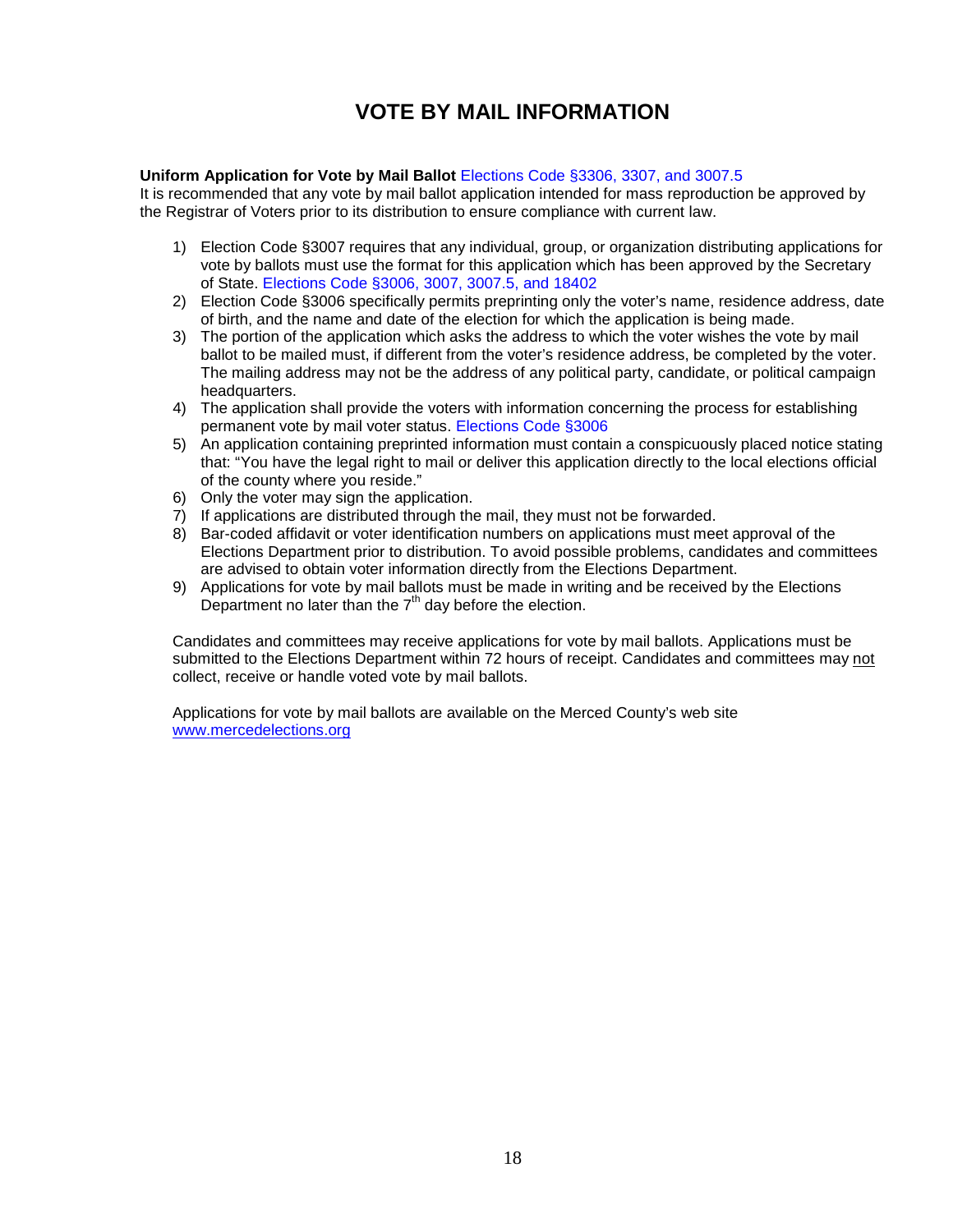## **DEFINITION OF "MASS MAILING"**

"Mass Mailing" means over two hundred substantially similar pieces of mail, but does not include a form letter or other mail which is sent in response to an unsolicited request, letter or other inquiry.

#### Government Code §820410.5

#### **MASS MAILING**

The sender of a mass mailing is the candidate or committee who pays for the largest portion of the mailing. The sender must be identified by name, address, and city on the outside of the mailing and on at least on insert. If the sender of the mass mailing is a single officeholder, candidate, or committee, the identification need only be shown on the outside of each piece of mail. If the sender is a controlled committee, the name of the person controlling the committee must also be included. A committee may use a post office box if its street address is a matter of record with the Secretary of State. It is not necessary to include the committee's identification number or the name of a committee treasurer or printer on the mailing.

Type size must be at least six points, printed in a color or typeface that contrasts with the background.

If two or more officeholders, candidates, or committees pay an equal share of the costs of the mailing, at least one of them must be identified on the outside of the mailing and all of them must be identified on the inside.

In the case of a mass mailing paid for by one officeholder, candidate or committee on behalf of another candidate or committee (i.e. mass mailings that are in-kind contributions), the office holder, candidate or committee that pays for the mailing must be identified as the sender of the mailing. For each mass mailing sent by or on behalf of the committee, the following records must be retained:

- 1) The date of the mailing
- 2) The number of pieces mailed
- 3) The method of postage used

An original sample of each mass mailing must also be retained.

#### **IDENTIFICATION OF SENDERS OF A "SLATE MAILER"**

A "slate mailer" is a mass mailing (more than 200 substantially similar pieces of mail sent in a calendar month) which supports or opposes a total of four or more candidates or ballot measures. Identification may be made either in the manner provided for mass mailings with more than one sender, or by identifying the person who is responsible for the mailing on the outside, and by indicating all candidates and committees who have paid for the mailer on the inside, whether by an asterisk or by listing their names.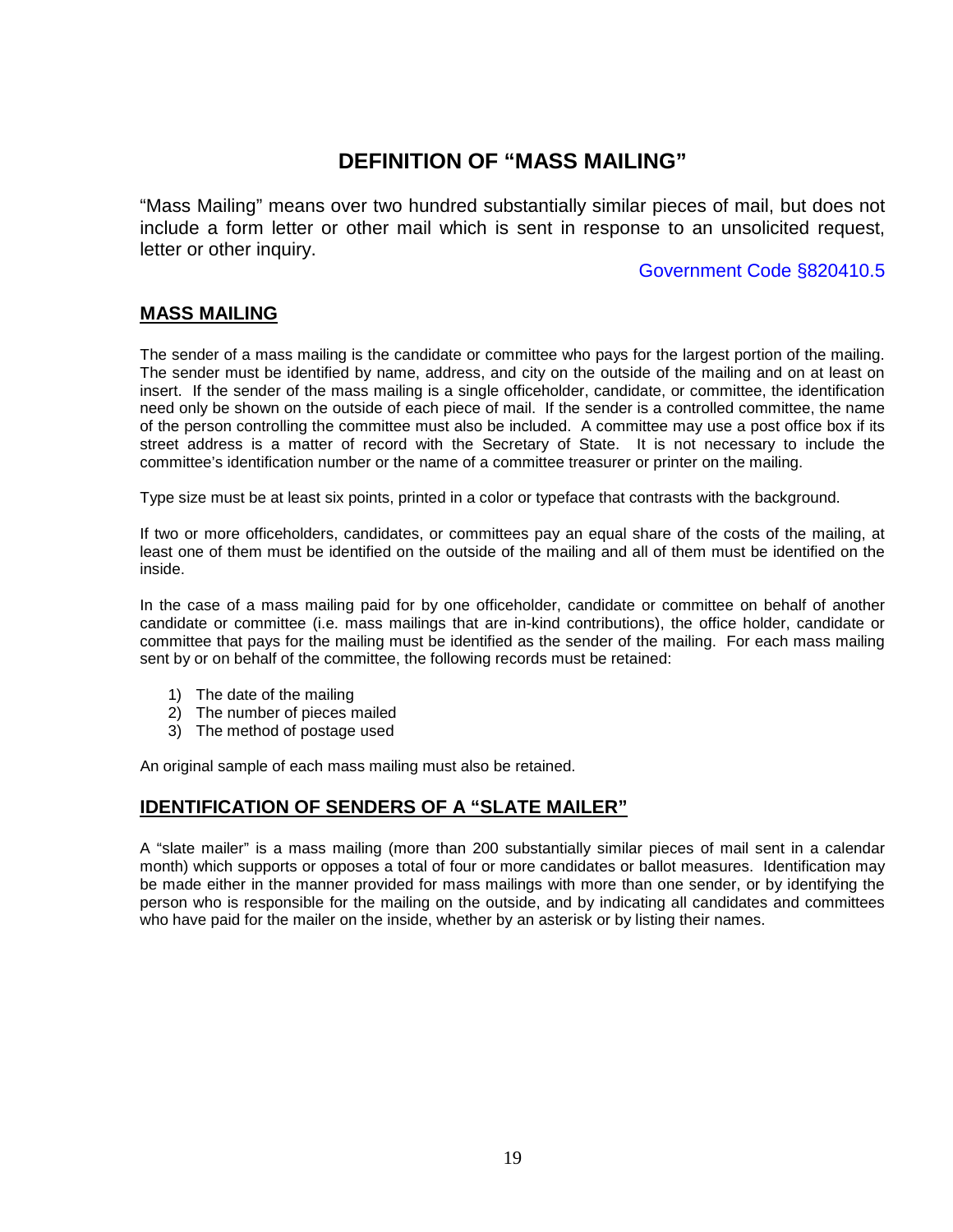## **POLITICAL ADVERTISEMENT REQUIREMENTS Newspapers**

Any paid political advertisement that refers to an election or to any candidate for state or local elective office and that is contained in or distributed with a newspaper, shall bear on each surface or page thereof, in type or lettering at least half as large as the type or lettering of the advertisement or in 10‐point roman type, whichever is larger, the words "Paid Political Advertisement." The words shall be set apart from any other printed matter. As used in this section "paid political advertisement" shall mean and shall be limited to, published statements paid for by advertisers for purposes of supporting or defeating any person who has filed for an elective state or local office. Elections Code § 20008

### **SIMULATED BALLOT REQUIREMENTS**

(a) Every simulated ballot or simulated sample ballot shall bear on each surface or page thereof, in type or lettering at least half as large as the type or lettering of the statement or words or in 10‐point roman type, whichever is larger, in a printed or drawn box and set apart from any other printed matter, the following statement:

## NOTICE TO VOTERS

#### (Required by Law)

**"This is not an official ballot or an official sample ballot prepared by the Merced County Registrar of Voters or the Secretary of State."**

**"This is an unofficial, marked ballot prepared by \_\_\_\_\_(insert name and address of the person or organization responsible for preparation thereof)."** 

Nothing in this section shall be construed to require this notice in any editorial or other statement appearing in a regularly published newspaper or magazine other than a paid political advertisement.

(b) No simulated ballot or simulated sample ballot referred to in subdivision (a) shall bear any official seal or the insignia of any public entity, nor shall that seal or insignia appear upon the envelope in which it is mailed or otherwise delivered.

(c) The superior court, in any case brought before it by any registered voter, may issue a temporary or permanent restraining order or injunction against the publication, printing, circulation, posting, or distribution of any matter in violation of this section, and all cases of this nature shall be in a preferred position for purposes of trial and appeal, so as to assure the speedy disposition thereof. Elections Code § 20009

### **PRINTING OF SIMULATED SAMPLE BALLOTS**

In addition to any other penalty, any person who prints or otherwise duplicates, or causes to be printed or duplicated, a simulated ballot or simulated sample ballot that does not contain the statement required by Section 20009 or that uses an official seal or insignia in violation thereof, is guilty of a misdemeanor. Elections Code § 18301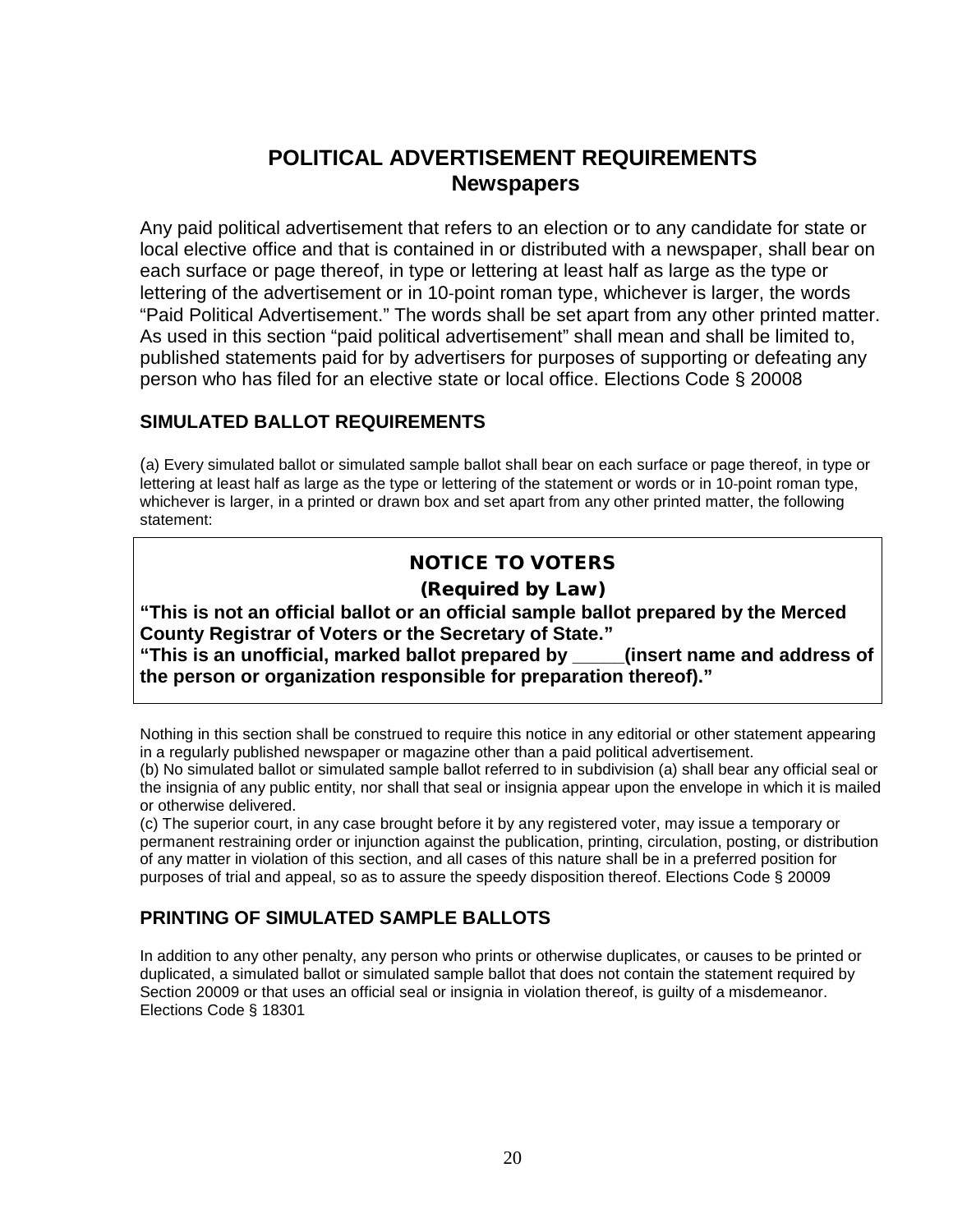## **OUTDOOR ADVERTISING: POLITICAL SIGNS (INCLUDING PLACARDS AND POSTERS)**

#### **Outdoor Political Advertising – State Law**

Section 5405.3 of the State Outdoor Advertising Act (Business & Professions Code) authorizes the placing of "temporary political signs" separate and apart from the normal outdoor advertising controls. No political sign may be placed within the right-of-way of any highway or within 660 feet of the edge of and visible from the right-of-way of a landscaped freeway.

Temporary political signs are those that meet the following criteria:

- Encourages a particular vote in a scheduled election;
- $\cdot$  Is placed not sooner than 90 days prior to the scheduled election and is removed within 10 days after the election;
- $\cdot$  Is no larger than 32 square feet:
- Has had a "Statement of Responsibility" filed with the State Department of Transportation. Forms are available at the Merced County Elections Department.

The law directs the Department of Transportation to remove signs that do not comply with the regulations before an election and to bill the responsible party for removal costs after the election.

Penal Code Sections 556, 556.1 and 556.3 provide that it is a misdemeanor for any person to place a sign to advertise on public or private property (without consent); and that it shall be considered a public nuisance.

The State agency responsible for administering outdoor advertising laws including those for political signs is:

#### **STATE OFFICE**

#### **Department of Transportation**

Division of Traffic Operations Outdoor Advertising Program P.O. Box 942874, MS-36 Sacramento, CA 94274-0001 (916) 654-6473 Public (916) 651-9359 FAX

#### **DISTRICT COORDINATOR**

#### **Department of Transportation**

Division of Traffic Operations Central California Outdoor Advertising Program P.O. Box 942874, MS-36 Sacramento, CA 94274-0001 *James Arbis* (916) 654-6413 (916) 651-9359 FAX